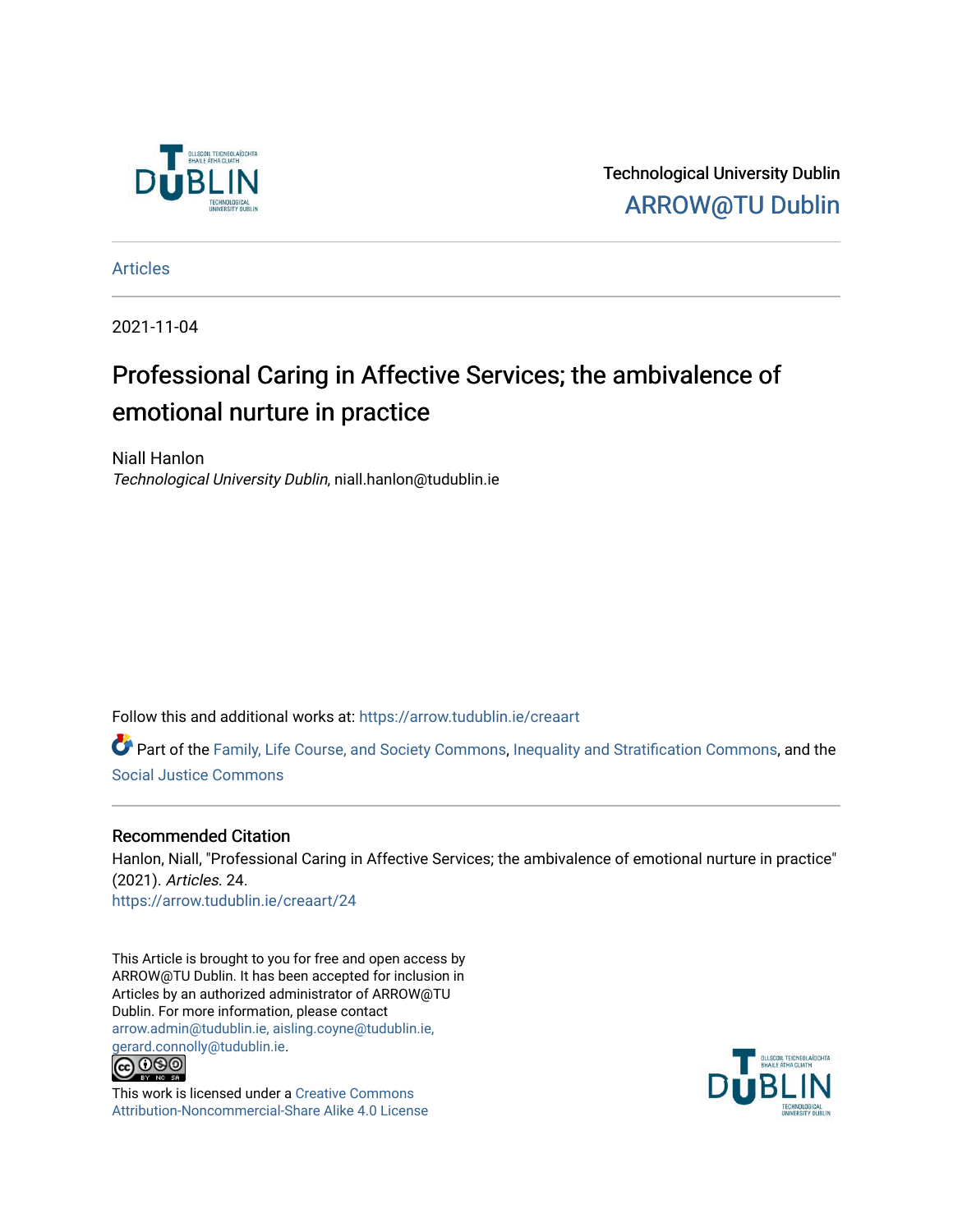# **Professional Caring in Affective Services; the ambivalence of emotional nurture in practice**

#### Abstract

Emotional nurturance is a fundamental feature of all forms of professional caring. As well as delivering expert social, health, education, practical or personal services, good caregivers possess an other-centred disposition, are emotionally intelligent and relationally skilled, and morally caring. Despite this, the value, role, and status of emotional nurturance in professional care is ambivalent. Drawing on feminist care theory, Hochchild's emotional labour theory, and Bourdieusian social reproduction theory, as well as diverse empirical studies, this paper identifies how emotion is marginalised and misrecognised and calls for the reappraisal of emotion in professional care work in ways that appreciate tensions, contradictions, and dilemmas in practice.

Keywords: care labour; emotion; emotional labour; emotional capital; care ethics

# Niall Hanlon Niall.hanlon@tudublin.ie

*TU Dublin - School of Languages, Law and Social Sciences, College of Arts and Tourism, City Campus, Grangegorman, D07 H6K8, Ireland.*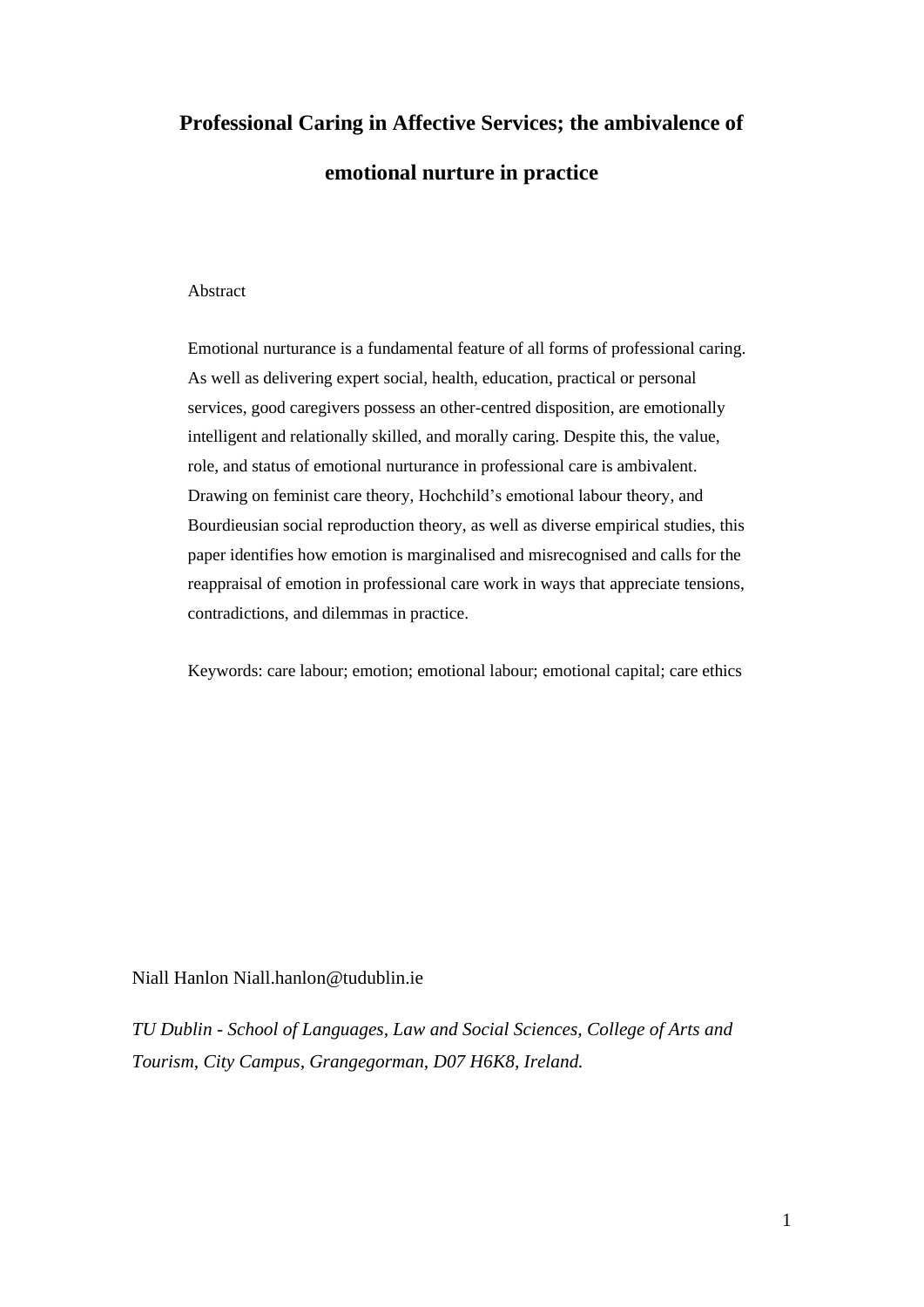# **Introduction**

Emotional nurturance is a fundamental feature of all forms of professional caring. Varying in role and status, a diverse and fluid array of caring, social or helping occupations (Boddy, Cameron, & Moss, 2006) are involved in the provision of nurturing whereby the emotional wellbeing of the client is a central objective. As well as delivering expert social, health, education, practical or personal services, good caregivers possess an other-centred disposition and caring identity, are emotionally intelligent and relationally skilled, and morally caring. Much of the quality of affective services depend on the critically reflective relational skills of workers (Hennessey, 2011; Ruch et al., 2018). While the value, role and status of emotional nurturing varies in different affective services (Payne, 2009) none can operate meaningfully without it. Despite this, emotional nurturing care is misrecognised and marginalised within service organisation and delivery in ways which amplify the ambivalence of emotional nurturance in practice. This paper aims to advance critical perspectives on professional caring in reappraising emotional nurturance in care work. Drawing on feminist care theory, Hochchild's emotional labour theory, and Bourdieusian social reproduction theory, as well as diverse empirical studies, this paper identifies how emotion is marginalised and misrecognised in practice. It shows how processes of governance prioritise instrumental care. All the while workers are required to navigate the conflicting expectations of emotional labour and to embody emotional capital even though it is institutionally devalued. Professional care theory needs to develop critical perspectives that value emotion but in ways that appreciate the tensions, contradictions and dilemmas arising in practice.

#### **The Marginalization of Emotion in Affective Services**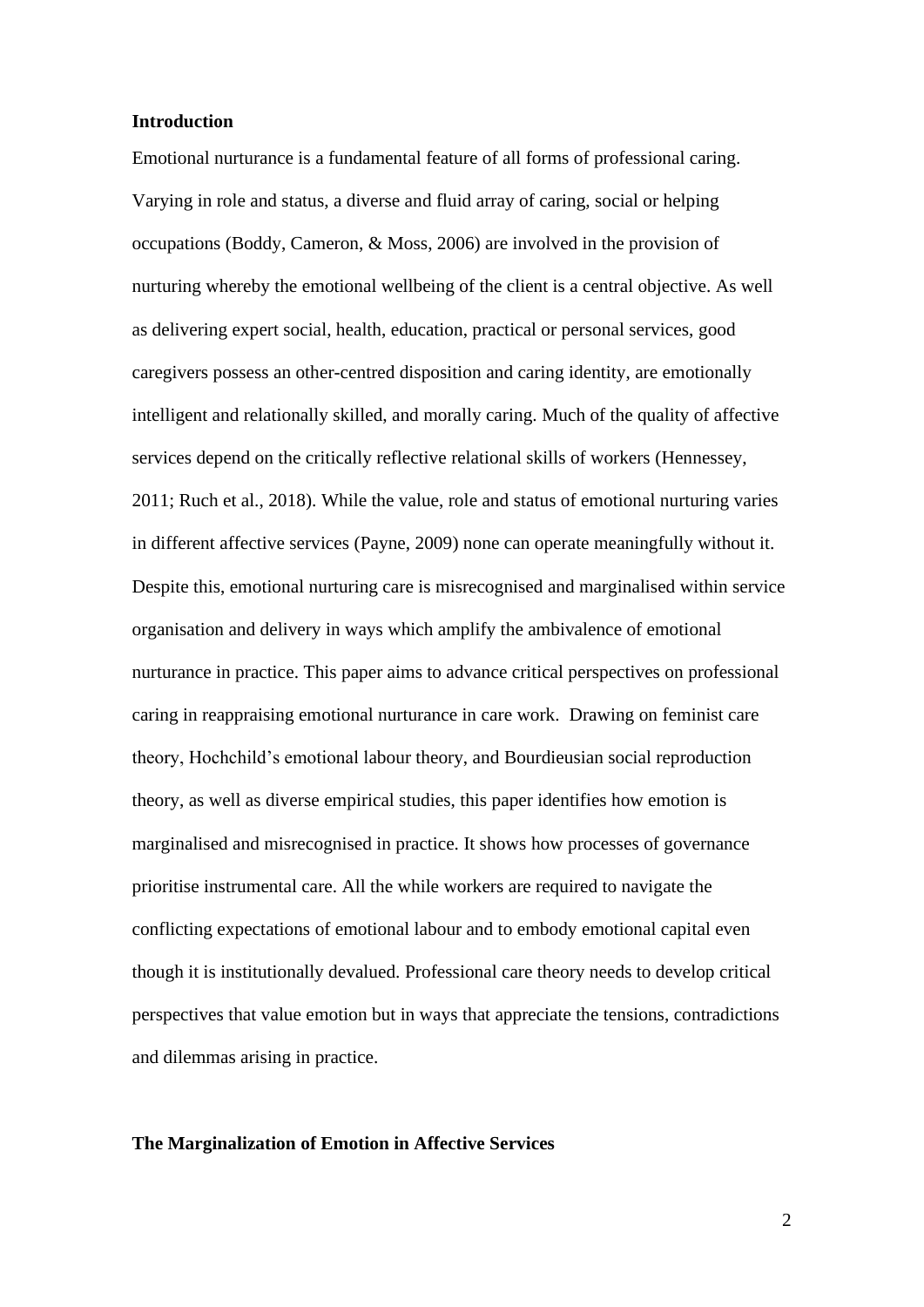Emotional care has become more precarious and marginalised within the context of professionalization and regulatory reforms that claim to be about improving the quality of care in affective services. As states take an increasing role in directing standards of service delivery, education, and training programmes, they become the producer and promoter of professional knowledge in the form of 'manuals, guidelines, protocols and standardised instruments for screening, assessments and interventions' (Perlinski, Blom,  $&$  Evertsson, 2017, p. 261). The drive to improve quality and efficiency can limit professional discretion and autonomy especially in the framework of New Public Management (NPM) and Evidence Based Practice (EBP) (Perlinski et al., 2017). While professionalization can elevate the status of caring occupations, it can also constrain practice (Pamela Abbott & Liz Meerabeau, 1998) in a quest for accountability (Kline & Preston-Shoot, 2012). Professionalization, whilst promoting disciplinary knowledge, authority, and recognition, as Blom, Evertsson, and Perlinski (2017) note, can also produce deprofessionalization by restricting autonomy through an audit culture of monitoring, assessment, inspection and evaluation.

Whilst improving care standards is important, these processes can overlook, minimise, and marginalise the role of emotional nurturing. Codes of conduct and practice, care standards, continuing professional education, and managerial monitoring set down expectations for how managers and frontline staff monitor their interactions with colleagues and with client groups. Within this context emotional care may be notionally valued but not easily accounted within managerialist practices that control emotion (García, 2014). In particular, affective services monitor workers emotional interactions by controlling how they spend time and privileging instrumental physical and practical activities over social and emotional ones (Lopez, 2006). Though caring professions are characterised by vocational dispositions and a service ideology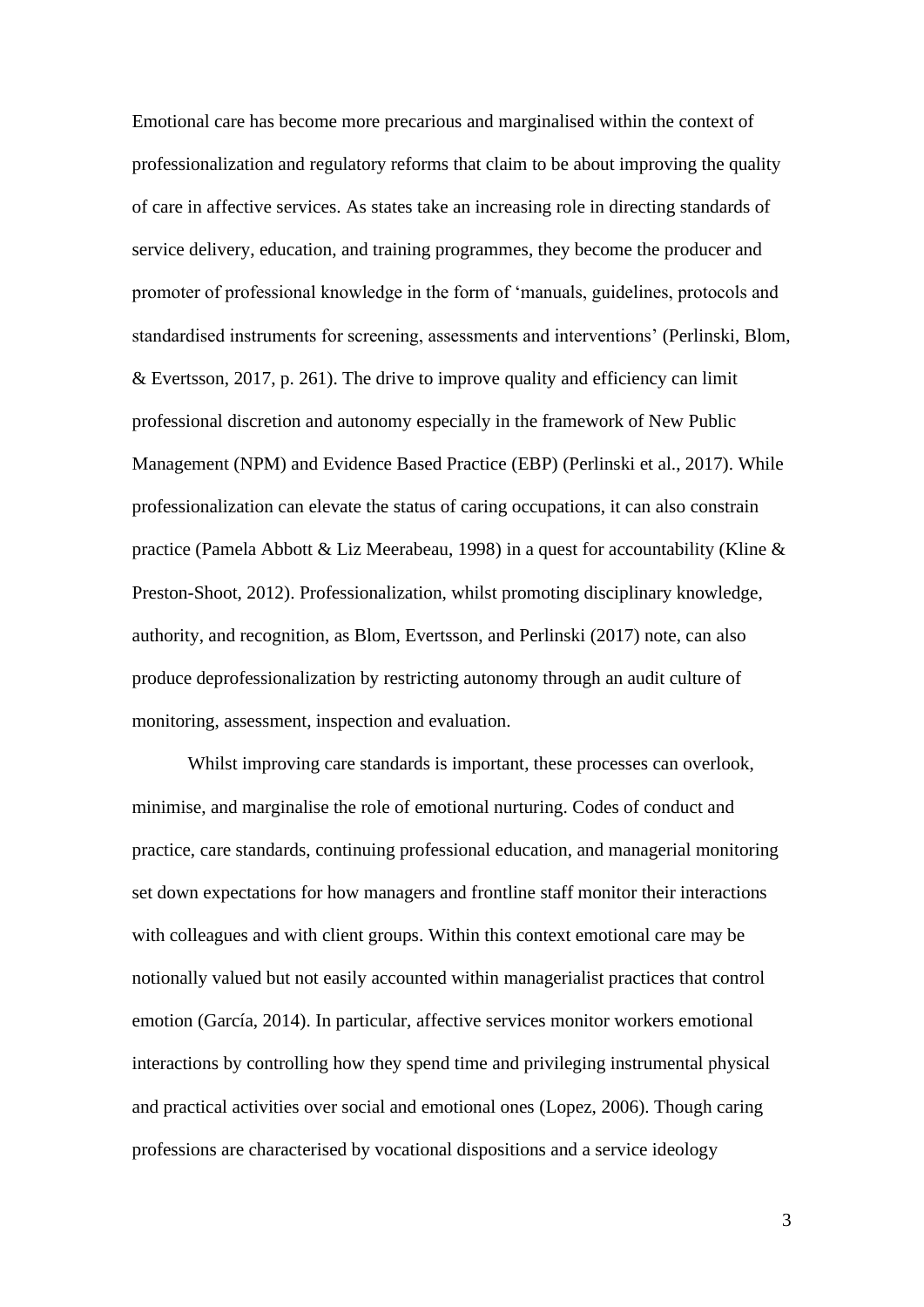prioritizing the needs of service users, they deliver care within the context of bureaucratic organisations, managerialism and statutory regulations which may conflict with client-centred goals (Abbott & Meerabeau, 1998). The result is that 'soft' emotional skills such as negotiation, collaboration, teamworking, conflict resolution, and reflexivity are side-lined to competency-based and technical dimensions within a culture of performance targets and auditing (Gorman, 2000). The emotional worker within affective services may find organisational and managerial practices at odds with intimate, time-dependent, and personalised expectations of emotional care.

## *The Devaluation of Relational Care Ethics*

The ambivalent position of emotion within managerialist and professionalization processes is also a consequence of the dominance of liberal justice ethics over care ethics. Within the liberal tradition principles of equality, fairness, universalism, impartiality, objectivity, self-reliance, independence and autonomy can conflict with a ethic of care characterised by subjectivity, emotional relationships, needs and context based decision-making, holism and harmony (Botes, 2000; Rummery & Fine, 2012). Moreover, in contrast to the principled based approach of professional ethics, caring practices based on an ethic of care can be evaluated in terms of how well the moral qualities of attentiveness, responsibility, competence, and responsiveness are applied to the distinct yet integrated phases of caring (caring about, taking care of, caregiving, care receiving) (Tronto, 1993). Perhaps most important is that the foundation of an ethic of care recognises the universality of interdependence (Barnes, 2011).

The moral conflict between care and justice ethics can result in tensions in practice. Hugman (2014) notes, objectivity and impartiality of professional practice can clash with the emotional particularity of care relations. Campbell (2015) suggests the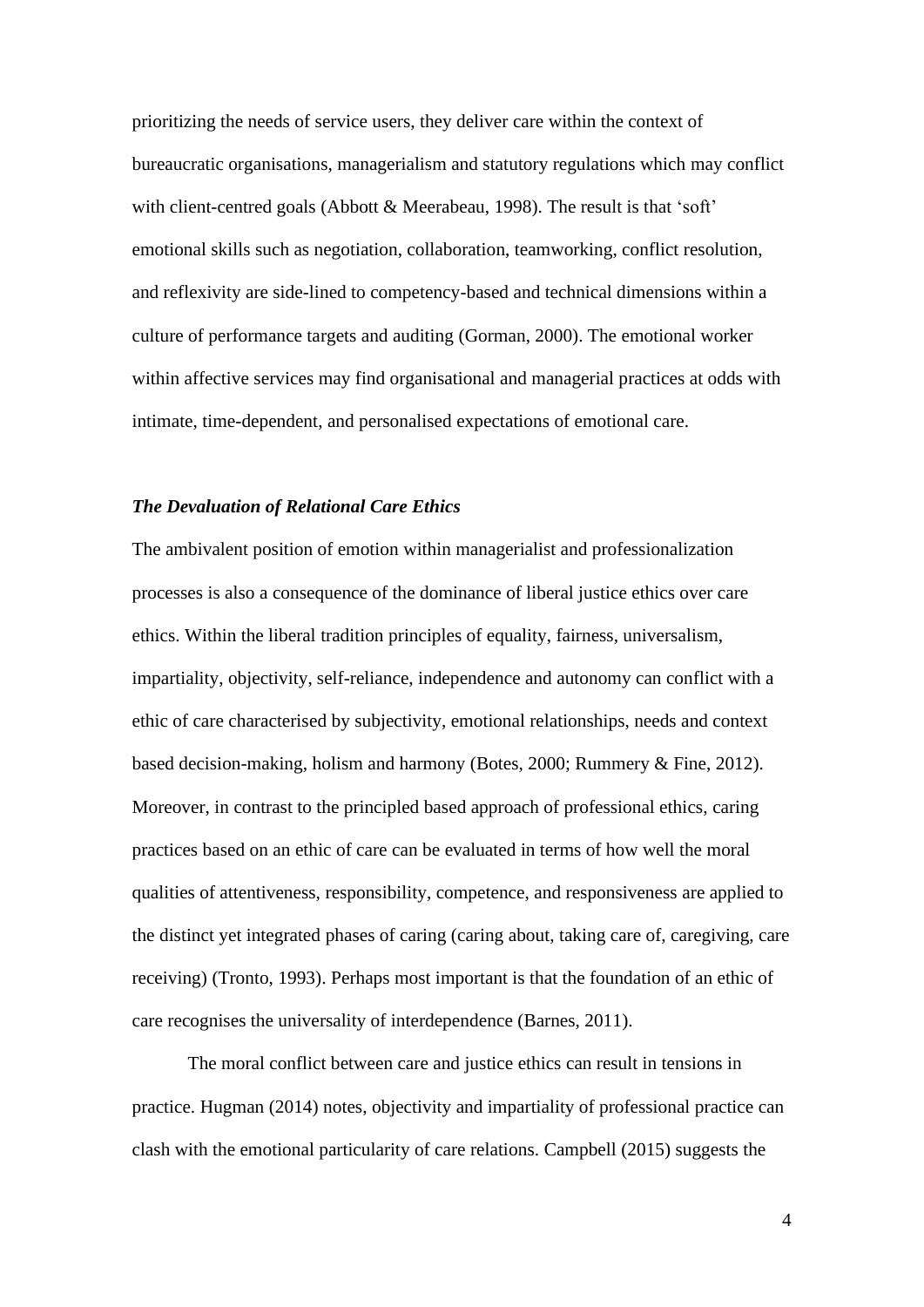conflict between the 'voice of justice', where moral action is guiding by legislation, rules, and regulations governing practice, and the 'voice of care', where moral action is guided by attachments, interpersonal relationships, care responsibilities and the emotional context, has arisen because a bureaucratic version of justice has become institutionalised under the guise of performativity, an audit culture, and evidence-based practice. Similarly, Holland (2010) argues a liberal ethic of justice has resulted in an emphasis on systems for monitoring, assessment, reviewing and measuring outcomes. Whilst acknowledging the importance of an ethic of justice she critiques it for marginalising relational practice, practical care, and the care experience, and failing to perceive the importance of interdependency and continuity of relationships throughout the life course. What these critiques suggest is that the marginalization of relational care ethics in favour of policy and bureaucratic procedures sets the wider context that frames the ambivalent role of emotional labour and misrecognises its complexity. It is not that liberal principles or an ethic of justice are invalid in caring, but that they can squeeze out emotional relational care.

# **The Ambivalent Role of Emotion in Practice**

Professional care labour depends on the effective engagement of emotion in the service of helping others meet their needs, but any reappraisal of emotion needs to consider the importance and complexity of the emotional element of care. Feminist care theory can help us understand this relationship. Whilst there are competing debates, there is wide agreement that care takes time, effort and energy and involves a complex interrelation between emotional (feeling), physical (practical), mental (planning) and cognitive work, skills and tasks (Lynch & Walsh, 2009). A common way to conceptualise the distinction between emotional and instrumental aspects of caring is by considering the intricate relationship between *caring about* (as an other-centred disposition, cognitive,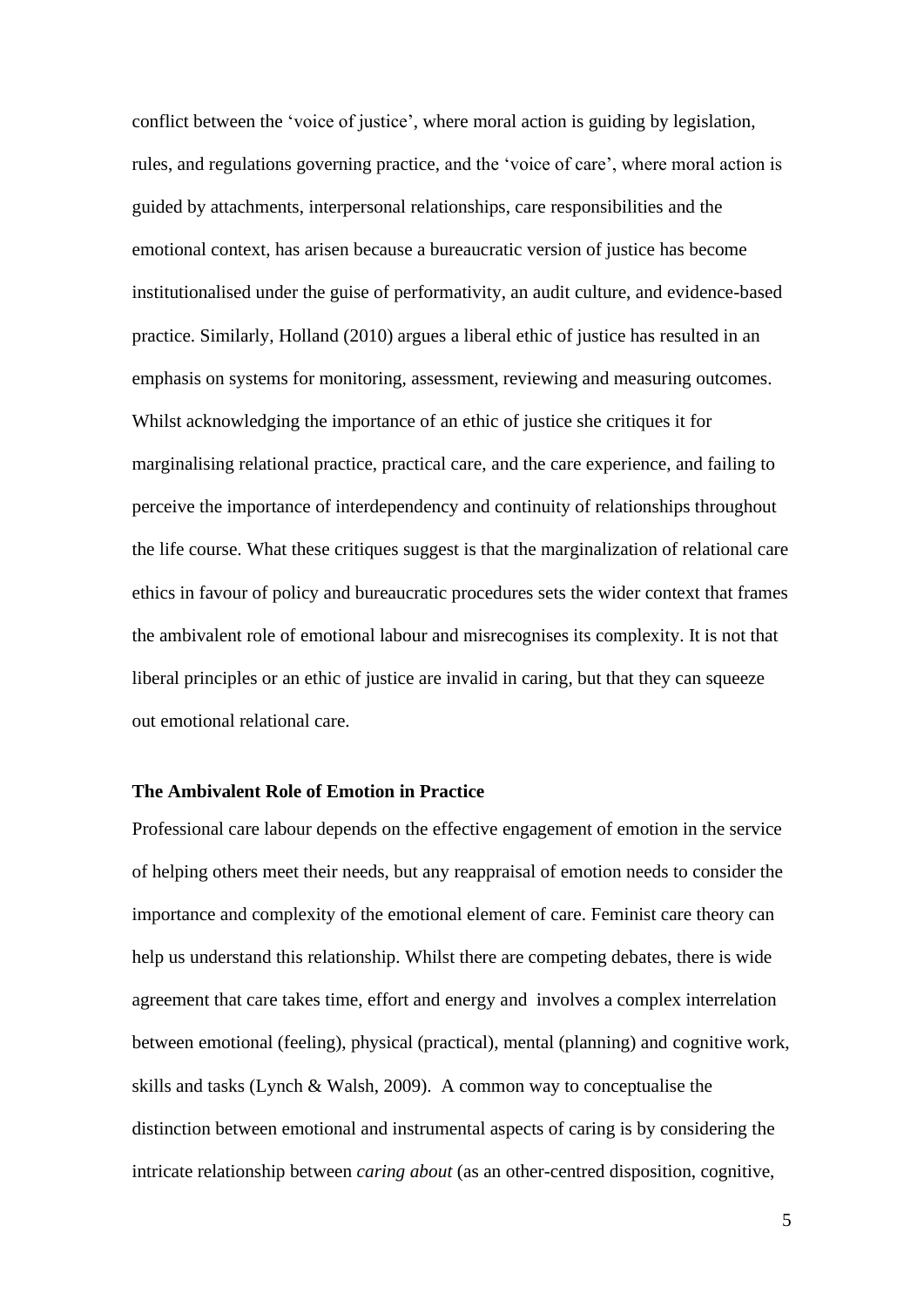moral, and emotional orientation and caring identity) and *caring for* (tending to physical/practical/personal needs) (Finch & Groves, 1983; Graham, 1983; Rummery & Fine, 2012). Debate arises over the conceptualisation of care as work or love and how it relates to reproductive and domestic tasks (Leira & Saraceno, 2002). For example, can one care without feeling? On the one hand, emotion is central to caring because human beings are emotional animals and human interactions involve emotion management (Hochschild, 1983 [2003]). Yet, while noting how caring involves nurturing, Lynch and Walsh (2009, p. 252), point out it may not always involve emotional work, just as emotional work isn't always nurturing. We might ask if the provision of a good meal, without emotion, caring? There again, emotion is highly complex in that it can be expressed through action or inaction (including silence), and seemingly unemotional behaviour can be intensely emotional (Craib, 1998). But as Lynch and Walsh (2009) point out, even feeling expressed through actions must be felt by recipients and not just declaratory, or as Tronto (1993) argues care must also be responsive to care-receiving. Finally it's important to note that, unlike many forms of service work the intention of professional caring is explicitly nurturing, though this does not necessarily mean being 'nice' as authority, discipline, persuasion, manipulation, control and protectiveness also feature (McLaughlin, 1991) in 'normalising' behaviour based on 'expert' knowledge (Pamela Abbott & Liz Meerabeau, 1998).

These points illustrate the complexity of emotion in caring. The concept of emotional labour has enabled us to appreciate the centrality of emotion in service industries, which, combined with its lack of recognition, arguably results in the exploitation and emotional estrangement of the worker.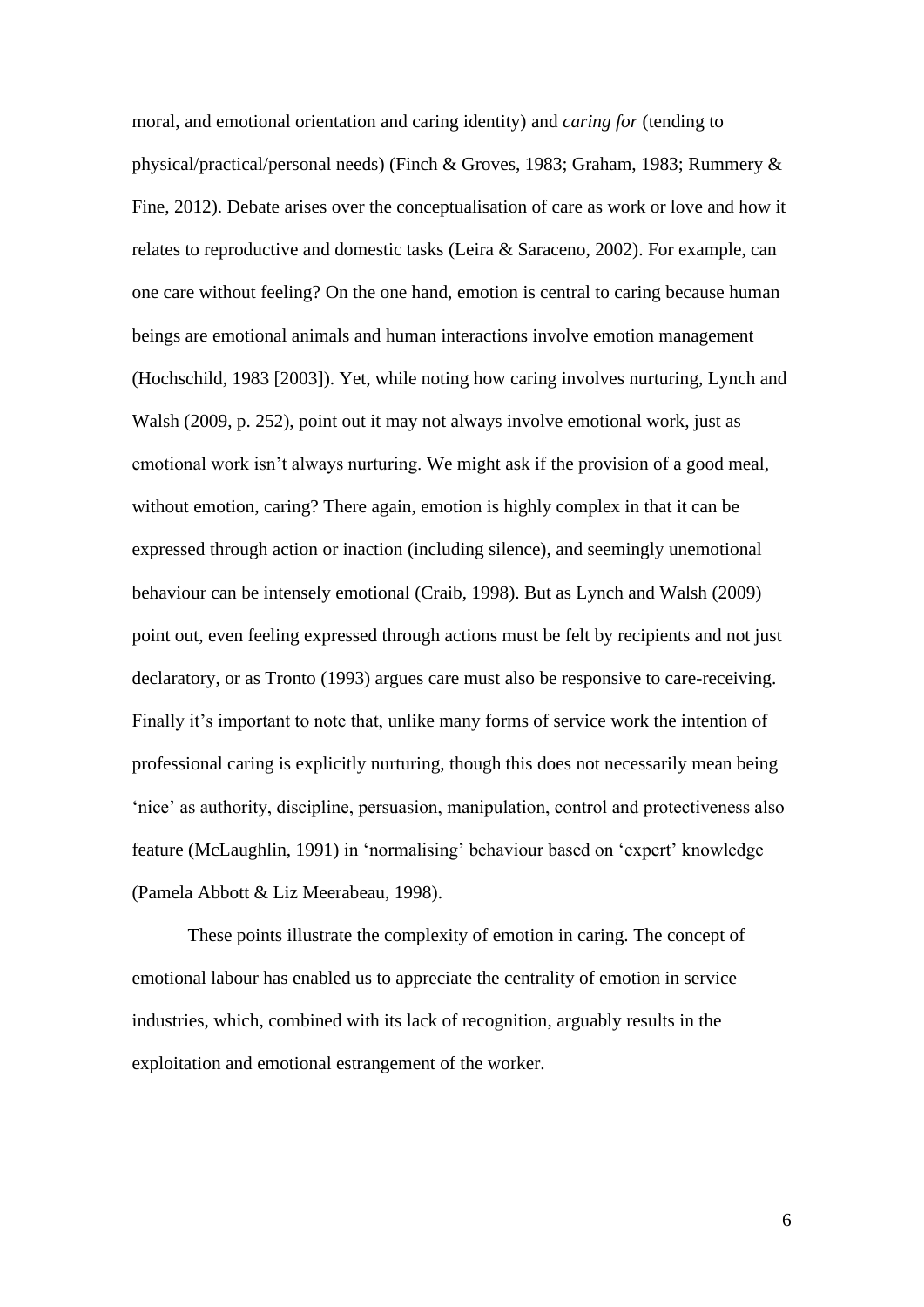# *The Challenge of Emotional Labour*

Hochschild (1983 [2003]) distinguishes between the work of managing emotion (emotional work) involved in private relations and the emotional labour of public work. Emotional labour is commodified emotional work that is governed by organisational feelings rules, a particular hallmark of service work. In such contexts, and depending on the nature of the service, workers are in the business of being nasty and/or nice as they attempt to affect how people feel about the service or interaction. Hochschild argues emotional labour is exploited because it is poorly recognized and remunerated and because it estranges workers from authentic feeling. Workers engage two different emotional strategies in performing and coping with emotional labour; surface acting (deceiving others about what they feel by disguising feeling or pretending they feel differently); and deep acting (deceiving both others and self by displaying a disposition of sincerity).

Emotional labour is useful in showing how care workers manage emotionally challenging interactions with clients, from managing illness, death, or dealing with aggression, to supporting people with mental illnesses and addictions, or helping people with homelessness, family breakdown, domestic violence, and abuse (Bruce & Boston, 2008; Kelly, 2017; Mann & Cowburn, 2005). Emotional labour also has an important role in providing effective services and quality outcomes, socialising professional identity, developing workers coping strategies, controlling emotional involvement, and maintaining professional boundaries. Henderson (2001) showed how UK and Canadian nurses alternated strategies of engagement and detachment when coping with its emotional demands. Gray (2002) demonstrated how the emotion management of UK family support workers enabled them to attend to feelings, put people at ease, reduce interpersonal barriers, build trust and reciprocal understanding, and encourage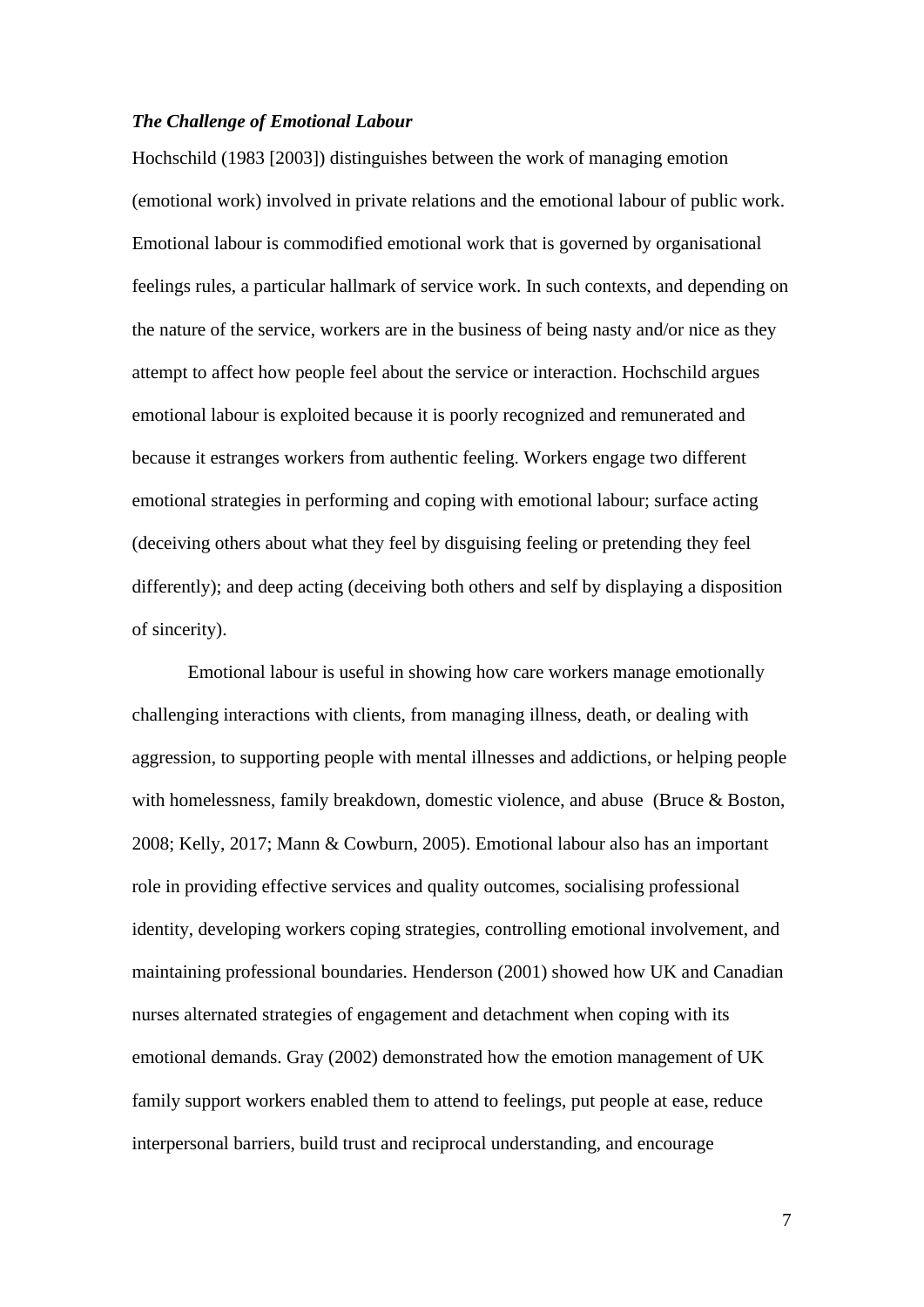disclosure. Emotional labour was central to the work of Kanasz and Zieliñska's (2017) Polish social workers including their interactions with colleagues and other professionals showing how it could vary with the context and situation. Fabianowska and Hanlon's (2014) support workers in harm-reduction addiction services in Ireland used emotional labour to embody professionalism, show empathy, and maintain protective emotional distance. Similarly, Moesby-Jensen and Nielsen's (2015) study of Danish social workers showed how emotional labour strategies protected workers from over involvement whilst displaying professionalism.

Research suggests a nuanced picture of how workers are affected by emotional labour. Although both surface acting and deep acting require effort and are stressful, studies suggest that surface acting results in greater dissonance between feelings and performance, whereas the empathetic effects of deep acting reduce emotional incongruence. Cho and Song's (2017) study of South Korean social workers analysed the relationship between emotional labour and staff retention suggesting that reducing surface acting interactions and increasing worker autonomy and support reduces staff turnover. Likewise, based on their study of English mental health nurses, Mann and Cowburn (2005) suggest workers are negatively affected by surface acting because of the high expectation that professional care is authentic.

Hochschild was somewhat indecisive about the role of emotional labour in professional caring claiming it meets only two of three criteria. Whilst care work requires face-to-face or voice-to-voice contact, and requires workers produce an emotional state in another person through clinical discourses (1983 [2003]: 52), it is not necessarily exploitative if workers supervise their own labour 'by considering informal professional norms and client expectations' and where there is no 'emotion supervisor immediately on hand' (Hochschild, 1983 [2003]: 153). However, she also pointed out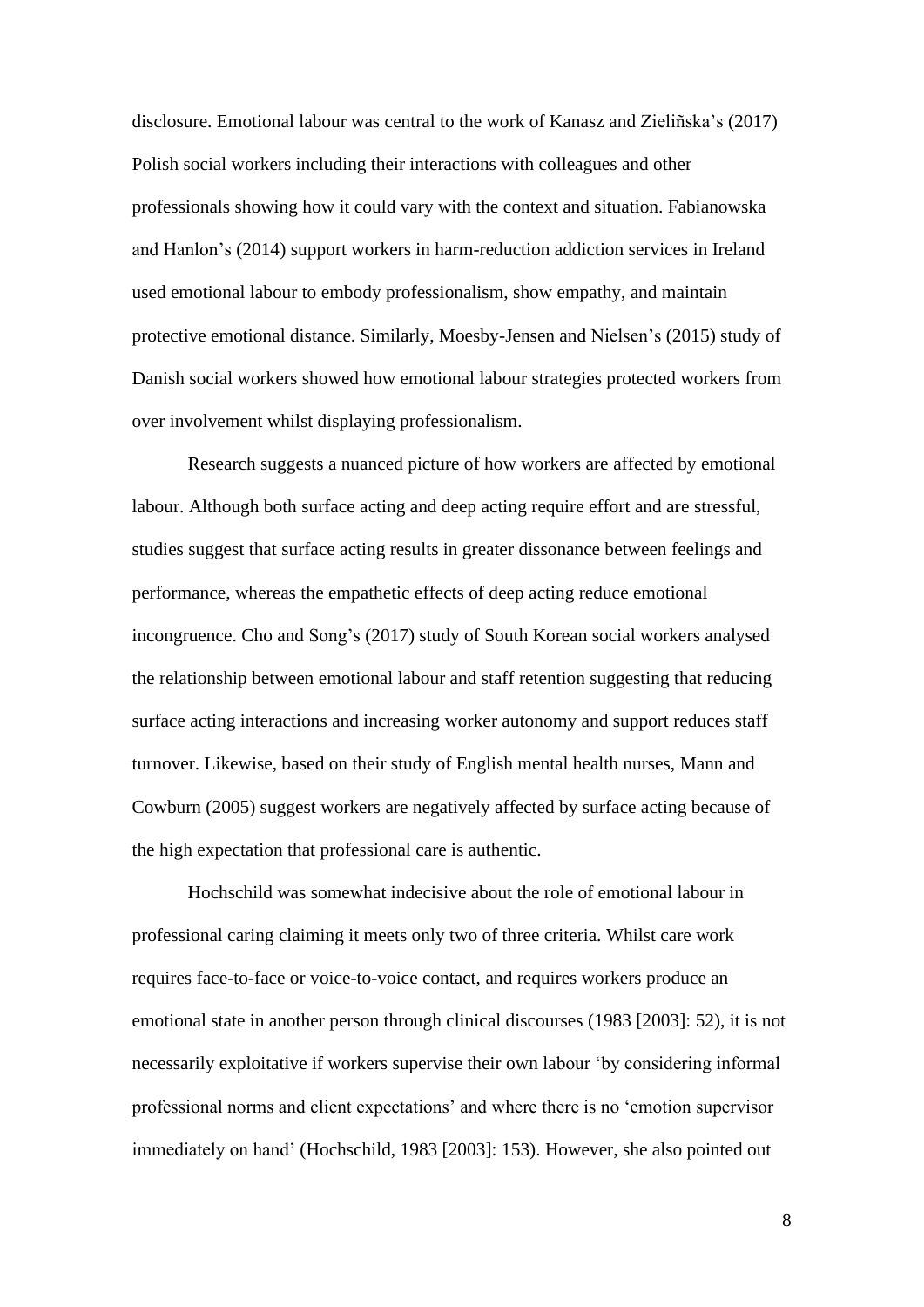the importance of the emotional labour of care supervisors ('influential directors') in managing the emotional labour of care workers. Commenting on a study of the clinical training practices for workers with emotionally disturbed children, Hochschild (1983 [2003], p. 52) notes how students were expected to perceive the children as victims with little self-control as a result of their emotionally depriving background. Working with these children, according to the director, requires exceptional kindness and indulgence to penetrate the children's perceptions of a hostile and hateful adult world. Workers must never respond through anger, to always be warm and loving, and to always present a 'clinical attitude'. For Hochschild (1983 [2003], p. 118) care managers also use emotional labour when monitoring the emotional labour of carers as they 'monitor the supply', 'patch leaks', 'report breakdowns', and manage workers frustrations when workers are 'offstage'.

#### *Maintaining Autonomy and Emotional Authenticity*

Hochschild's point is that having control over one's emotions reduces estrangement. Research on caring is also critical of the inauthenticity of emotional labour. Based on a study of care in US nursing homes, Lopez (2006, p. 141) critiques the way emotional labour involves 'putting up a front' of emotional detachment because such inauthentic displays violate the mutuality and reciprocity required of healthy relationships and distance caregivers from the needs and suffering of clients. However, research also suggests workers can exercise agency and genuineness when caring (Bolton, 2000). Roh, Moon, Yang, and Jung's (2016) study of US social workers found a public service orientation reduced the negative effects of surface acting on job satisfaction. Similarly, Stalker et al's. (2007) research on Canadian Child Welfare workers found a caring disposition and feeling of making a difference positively effects job satisfaction even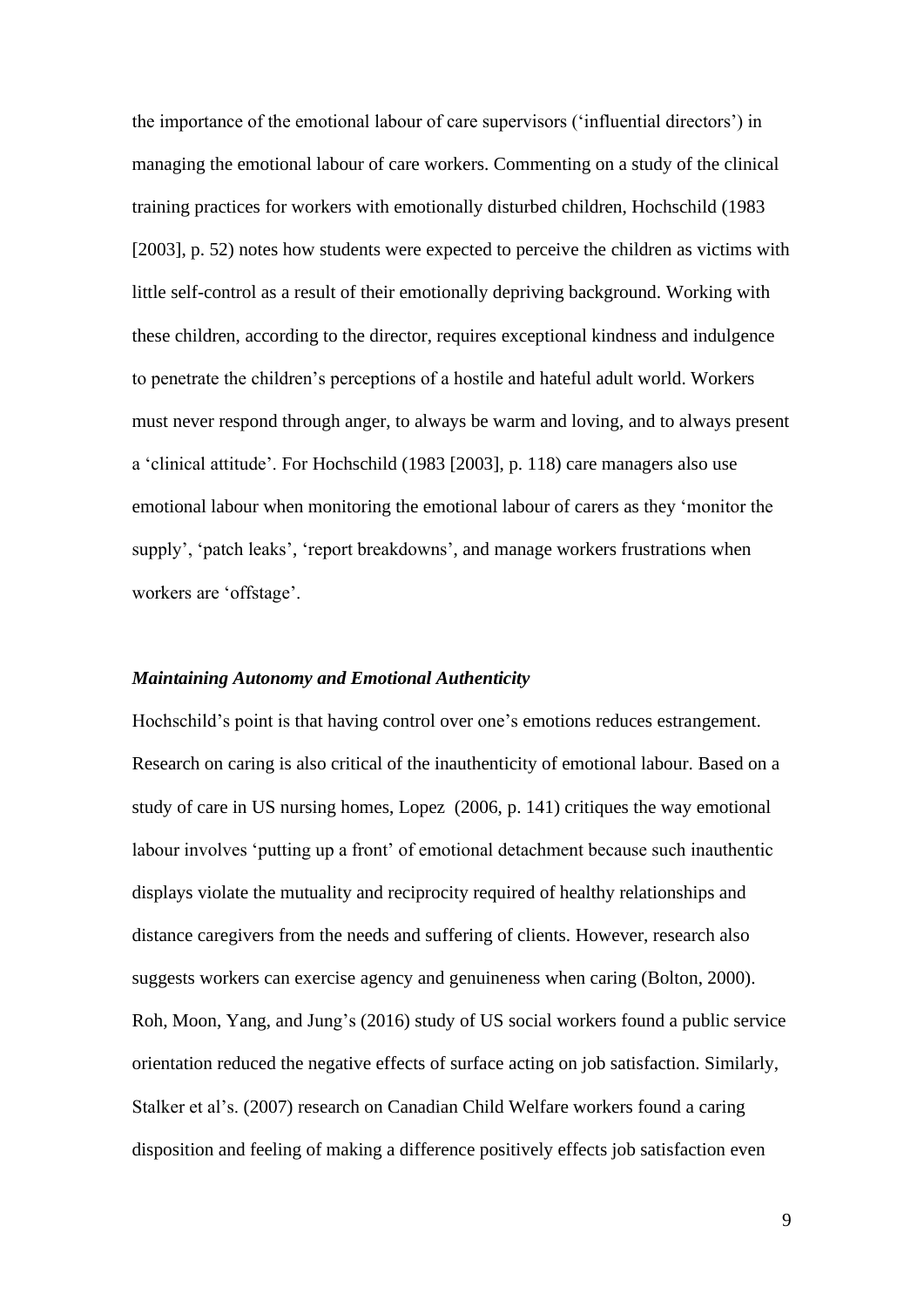when facing stressful work in negative work settings. Isenbarger and Zembylas' (2006) US teachers experienced estrangement, stress and burnout but the excitement and challenge of emotional labour also enhanced their self-esteem especially where they possessed a pre-existing caring disposition. McClure and Murphy (2007) argue that Hochschild's dualistic concept of emotional management, with 'use-value' emotional work within unwaged ('altruistic') private interactions, and 'exchange value' emotional labour within waged public interactions, oversimplifies the multiplicity of emotional exchanges in nursing. The labelling of all emotional display behaviours as emotional labour hides those that are discretionary, volitional, or spontaneous and not only performed because they are paid. From this perspective, without denying the emotional labour of nursing, not all interactions are paid for and regulated and suggest they can also be authentic.

#### *Managing Love and Professionalism*

The notion that emotional care can be authentic is most problematic in respect of the commodification of love. Professional caregivers are expected to develop nurturing bonds with recipients whilst also managing and maintaining professional boundaries. These ambivalent boundaries between care and love (Ungerson, 2005) and the 'feelings rules' where work and care collide are complex (Hochschild, 1983 [2003]: 204). This is most evident in practice where the ideals of good caring as love breach the boundaries of professionalism. Care workers are expected to be emotionally nurturing yet bounded by contractual and professional obligations. To apprehend this often contradictory, tense and ambivalent relationship it is helpful to distinguish, as Lynch and Walsh (2009) do, the way care relations are shaped by relative degrees of relational (inter)dependence and emotional obligations differing within primary (love labour), secondary (care labour) or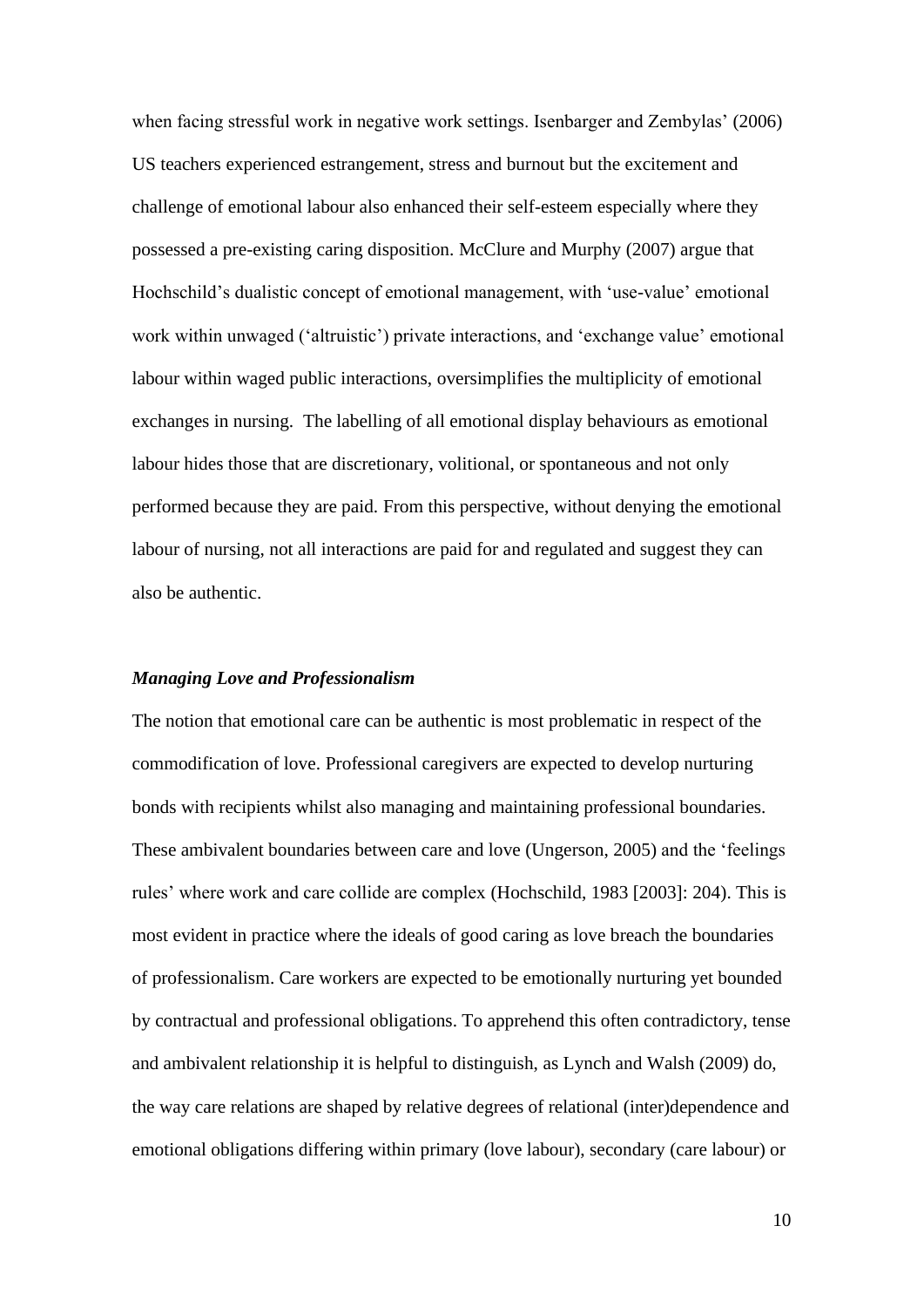tertiary (solidarity work) relations. Lynch (2007) makes a conceptual distinction between care and love, arguing that care labour, including professional caring, is commodifiable, but not the love labour of primary care relations. Love labour is essentially non-commodifiable, non-transferable, and inalienable because within primary love relations the relationship itself is the goal. Essentially there are some relational activities that cannot be substituted or sub-contracted to another as if it were from oneself. One can, for example, pay someone to care for one's child but not to love the child as if it were from oneself.

Although care cannot be substituted for love, Cantillon and Lynch (2017) note they may be closely intertwined, and under certain circumstances professional care relationships may transform into primary love labour relationships. Nonetheless, the central purpose of professional caring is realised through caring rather than the 'intimate, mutually supporting, love-led relationship' being the objective itself (ibid. 175). Affective services typically reach their limits when trying to provide love. Whilst the dualism between love and money (commodified care) can be overplayed (Folbre & Nelson, 2000) and the boundaries between love and care are frequently blurred, they differ in time and scope (Lynch & Walsh, 2009). Care labour involves less intimacy, trust, expectations, and feelings; obligations, interdependency, attachments and responsibilities are of a lower order and they are more contingent and subject to choice than primary relations (Lynch & Walsh, 2009, p. 46). The distinction between care and love is contingent on its contractual basis wherein the moral obligation ends when the employment does (ibid. p.47). This illustrates why the genuineness, voluntarism and agency of love resists the possibility of commodification, as Rummery and Fine (2012) note emotional authenticity cannot be easily bought or forced in caring services.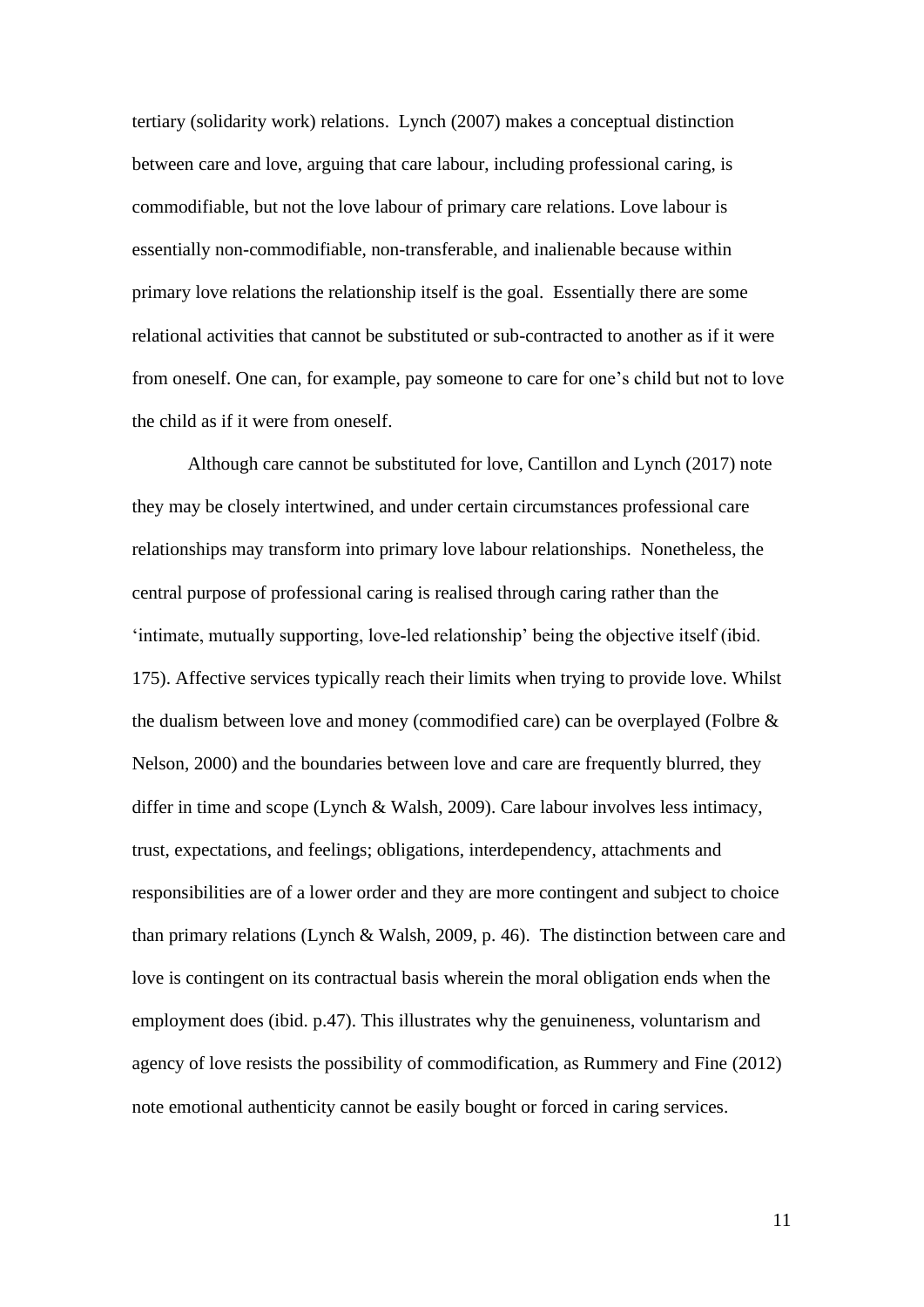## *Marketing Love in Affective Services*

Affective services often seek to obscure the contractual basis of care by emphasising a familial, homely ambiance, and contrasting medicalized healthcare approaches, as James (1992) asserts, familial models of institutional care are more likely to emphasise emotional engagement. Blurred boundaries are most acute where homecare is commodified especially for live-in workers where migrant women are especially vulnerable (Anderson & Anderson, 2000; Bauer & Österle, 2013; Leece, 2004). In some cases, care goes beyond contracted duties and agency rules and workers experience an emotional dilemma between maintaining professional boundaries and responding to clients with genuine affection. Karner (1998) suggests paid US home care workers were incrementally adopted as 'fictive kin' by care recipients, with relationships becoming more familial in ways that breeched traditional professional boundaries. Workers and care recipients negotiated increased intimacy over time expanding the workers role, obligations, and commitment beyond contracted tasks as affection, friendships and attachments developed. Imagining workers as kin maintained a cultural ideal of familial caring and intensified the obligations of workers and thus the caring resources available to recipients. And although workers did more, they also gained a positive sense of purpose and meaning. Once the fictive bond is established, Karner argued, workers their caregiving became a responsibility binding them to the client as it could with familial obligations. In this sense the tasks of *caring for* fuse with *caring about* as 'Workers feel responsible not only for the tasks that they are employed to do but, but for the total care and concern of the elder' (ibid: 79).

Emotional care is difficult to achieve despite these organisational efforts. Based on a study of care in five European countries, Ungerson (2005, p. 196) suggests professionally regulated care produces 'cool' relationships based on mutual respect and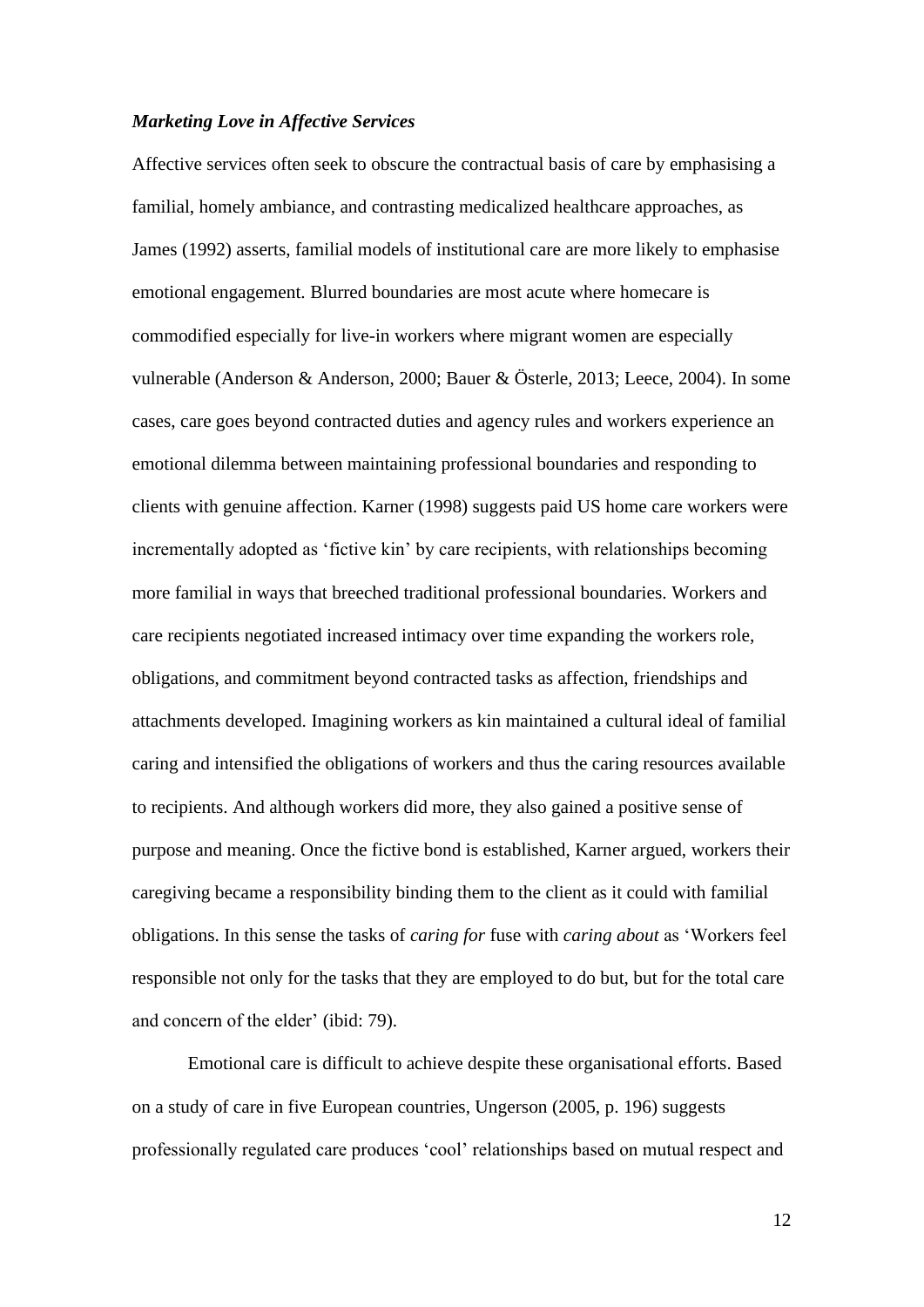acceptance, whereas unprofessionalized caring tend to produce too little or too much emotion. However, the commodification of the informal care provided by relatives is one of the best ways to achieve mutually warm relationships because, although unprofessionalized, they are more equitable given how a shared identity and biography tends to 'smooth the edges of a purely contractual relationship' (ibid: 202). Decades of debates in feminist care theory as well diverse empirical studies like this suggest that a reappraisal of emotion in professional caring must consider how workers in affective services are placed under these complex, tense, and contradictory expectations to be emotionally nurturing and loving whilst also maintaining professional boundaries.

# **The Contradictory Status of Nurturing Capital**

Establishing, maintaining, and managing emotional nurturing relationships presents a significant contradiction for professional caring. On the one hand nurturing work is skilled and complex, with professional contractual obligations requiring a controlled emotional involvement, which may be challenged, obscured and unbounded in practice. On the other hand, good care is supposed to be genuine, authentic, and natural. This contradiction has been ignored because care is feminised, and women are presumed to naturally embody nurturing capital.

## *(Dis)Embodying Nurturing Capital*

Emotional capital, those other-centred resources principally linked with gender (Reay, 2000), plays a decisive role in selection processes, occupational closure, and social reproduction (Cahill, 1999). Professional care work is perceived as an extension of women's natural caring disposition (Pamela Abbott & Liz Meerabeau, 1998) and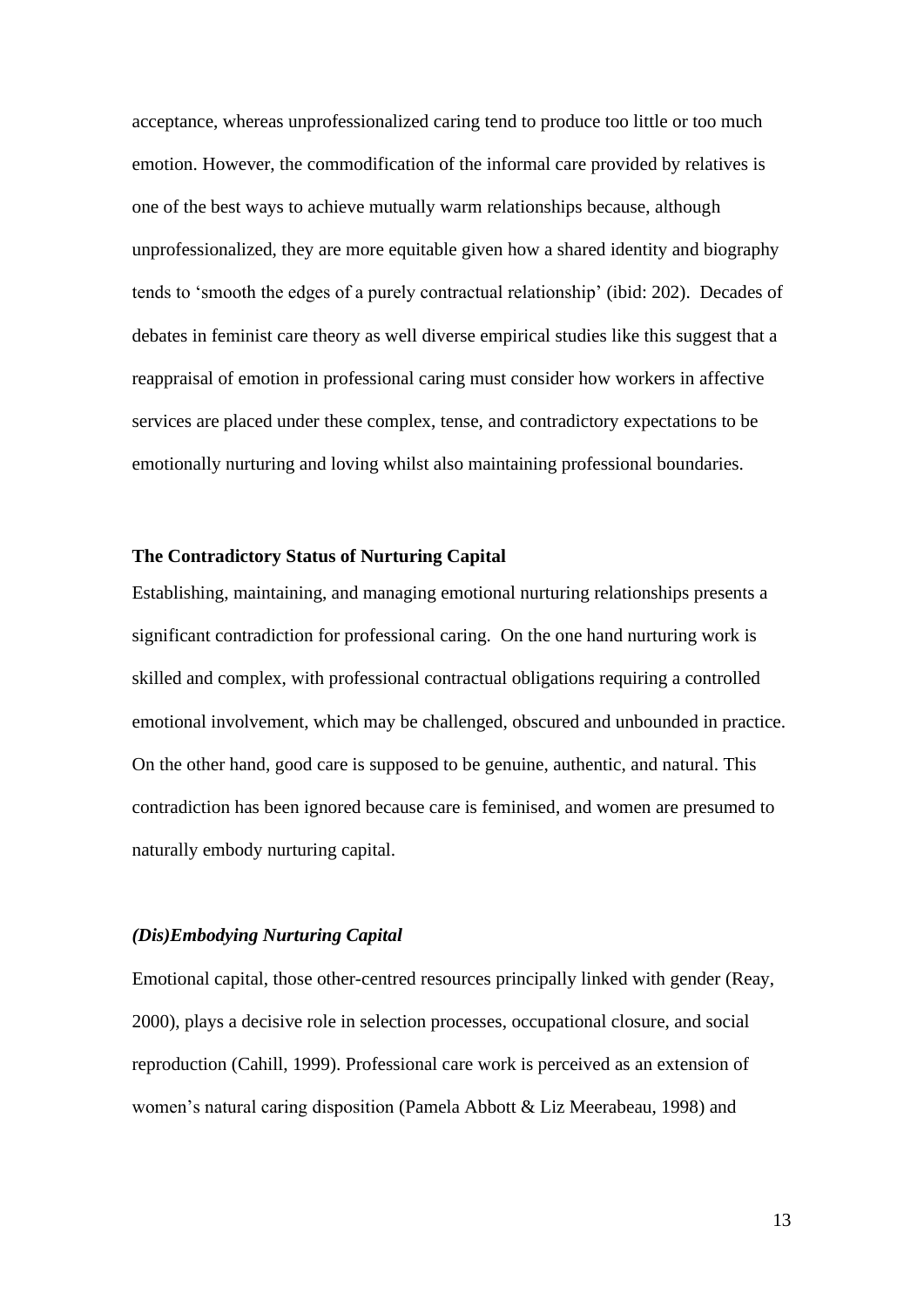possessing a nurturing nature is a basic, taken-for-granted, and implicitly-presumed, biologically essentialist requirement for entry to care work (Taggart, 2011). Whilst possessing a caring disposition advantages woman entering care work, it is low status feminized work which can be difficult for women to move out of or progress within. Exploring the advantages and limitations available to workers on the basis of their gender in diverse caring professionals, Huppatz (2009, p. 50) identified two forms of gendered capital. Female capital is the advantage associated with being perceived to have a female body while feminine capital is the advantage associated with having a feminine gendered disposition. Huppatz's participants understood their advantage in gaining and maintaining their employment in the feminized field of paid care work to be derived from having the right body and disposition for the job and 'a necessary sisterhood'. Possessing the required disposition or habitus, often derived from the association between femininity and motherhood because caring required 'feminine' skills and aptitudes. This feminine asset facilitated the women to know and play the game within the field of caring.

Feminine capital holds symbolic currency readily convertible into economic capital for women within caring work. However, while the emotional capital students acquire through professional socialization may increase their occupational prestige it may not have symbolic capital in other fields (Cahill, 1999). In providing advantages, Huppatz (2009) notes, feminine cultural capital also worked as a 'double edged sword', useful in the field of caring work, but with limited transferability to masculine fields where hegemonic masculinity is care free (Hanlon, 2012). Women also face disadvantage within the field of caring itself, particularly when they sought to pursue power and money where they find their capital lacks legitimacy where masculine capital prevails. By investing in feminine cultural capital women gain advantages over men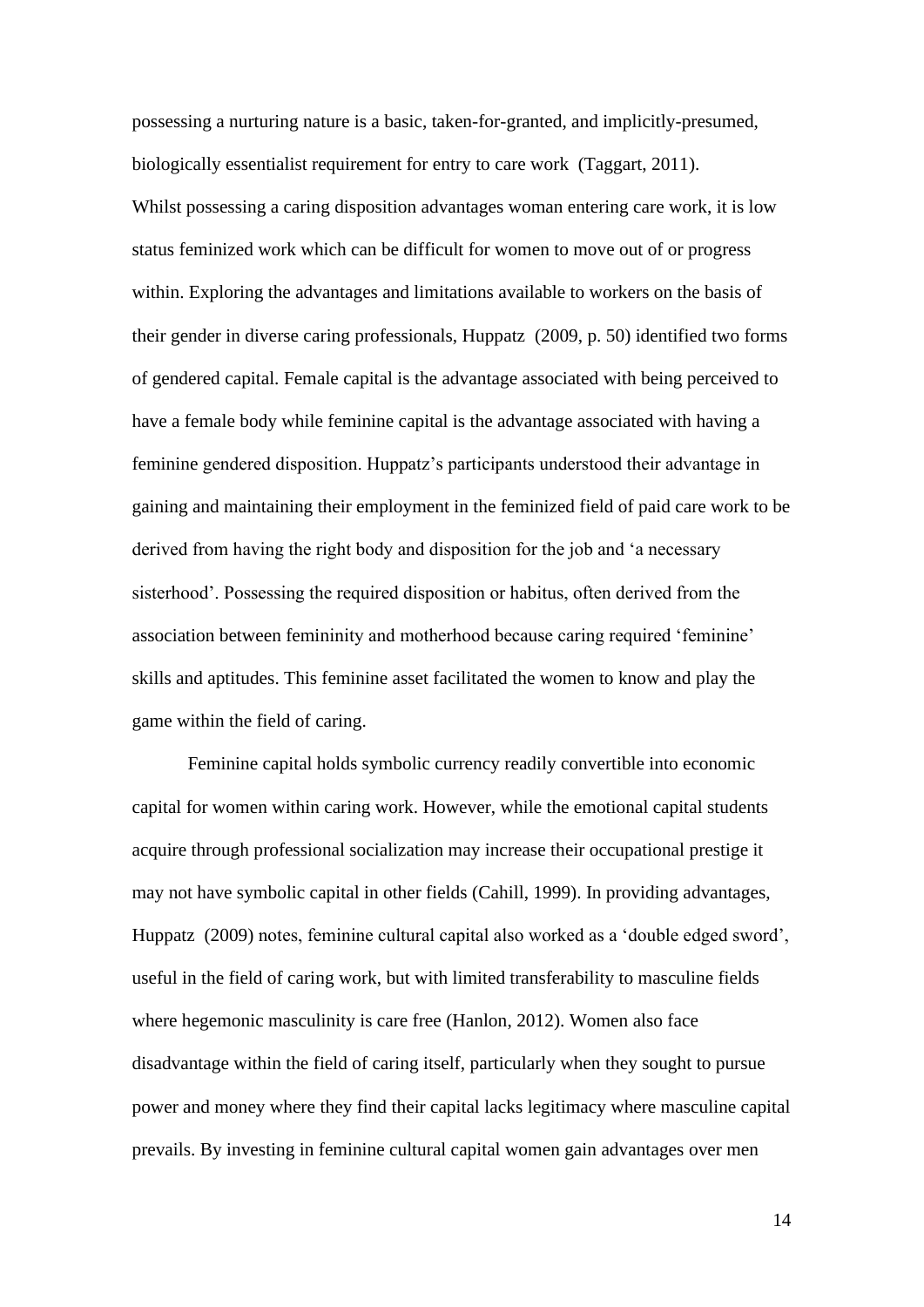within the field of paid caring work but were disadvantaged when competing with men for 'masculine' roles. Skeggs's (1997) study exposed the intersection of class and gender for working class women who participated in caring courses at a UK further education college. Their investment in respectable femininity to reclaim status devalued by class, merely halted their losses rather than offering meaningful currency for symbolic capital and money.

Colley's (2006) analysed the emotional labour of UK nursery nurses and the social practices involved in marketing of love and care in nursery education. The emotional predispositions such as warmth, friendliness, compassion, gentleness, sensitivity, enthusiasm, and affection were construed as natural and intuitive for the young female trainees, yet at the same time required refining in cultivating respectability within a hidden curriculum. Contrasting these nurturing attributes was another layer to the hidden curriculum whereby workers were expected to remain detached, in control and suppress their feelings and emotional responses when facing the stress of the challenging aspects of children's behaviour and needs. The official curriculum understood such detachment negatively, but it was essential for the job. To be successful, the students needed to navigate between the idealised and the realistic demands of the job. The gendered and class-based habitus of the students was required but not sufficient because to be successful nursery nurses they were required to work on their feelings and to prove their moral respectability.

## *Negotiating Professional Status*

Although there are complex processes behind care professionalisation (García, 2014) the ambivalent identity and subservient status of many forms of care work has resulted in strategies driven to distinguish expert and skilled caring from untrained everyday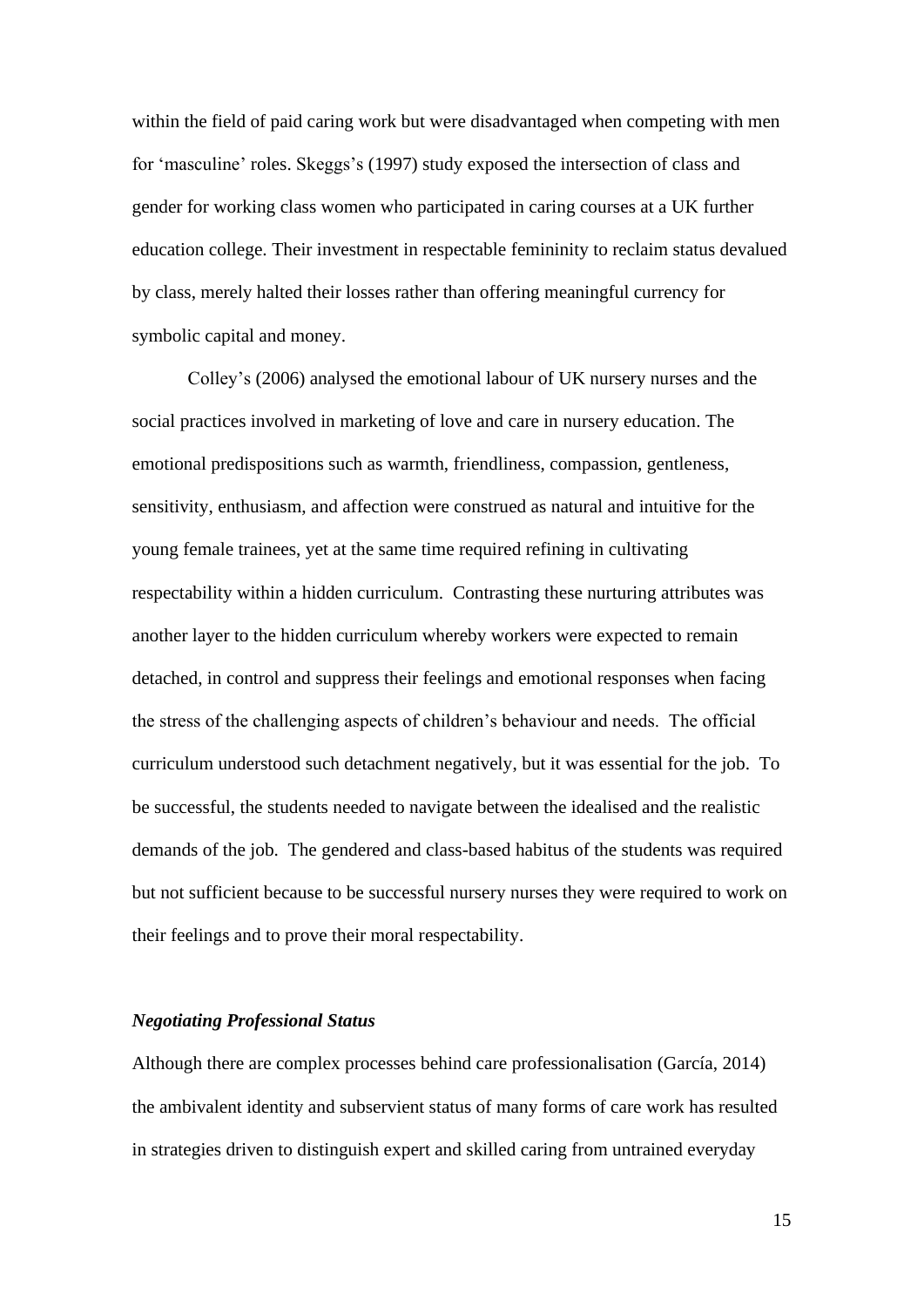caring (Pamela Abbott & Liz Meerabeau, 1998; Lyons, 2012). Cameron and Boddy (2005) highlight the privileging of different forms of knowledge in care education is predicated on the social status of the care recipient, and whether it is mainly experiential or procedural. The struggle over professional status, they suggest, has polarised the difference between instrumental and relational based care. Emphasising a care work spectrum from informal to formal, they claim education for care workers combines tacit knowledge or practice wisdom (personal qualities and experience, functional knowledge (competence in tasks and standards) and professional knowledge (theory for skills, experiences, and reflective practice). Professionalization has resulted in the privileging of instrumental, technical, and competency-based approaches that emphasise technicalrational skills and scientific knowledge over caring capabilities and expressive care (Pamela Abbott & Liz Meerabeau, 1998; Woodward, 1997).

Workers can find themselves having to negotiate a caring position within the confines of this technical instrumental discourse. For example, Taggart (2011, p. 87) maintains care ethics are highly prised informally among practitioners but marginalised within competence based professionalism that defines care capabilities 'as part of a 'taken-for-granted' assemblage of lower skills'. Apesoa-Varano (2007) found student nurses ideologically reconciled scientific and medicalized professional discourses with their gendered caring dispositions and negotiated equal status using the notion of 'educated caring'. Apesoa-Varano argues, educators lack of a theoretical understanding of care or how it should be valued or taught, is related to its ambiguous occupational and feminized status within the hierarchy of medical professions as well as by a desire to increase their own status. The educators' assumption that care is innate exposed an essentialist discourse, implicitly devalued women's caring capabilities, reinforced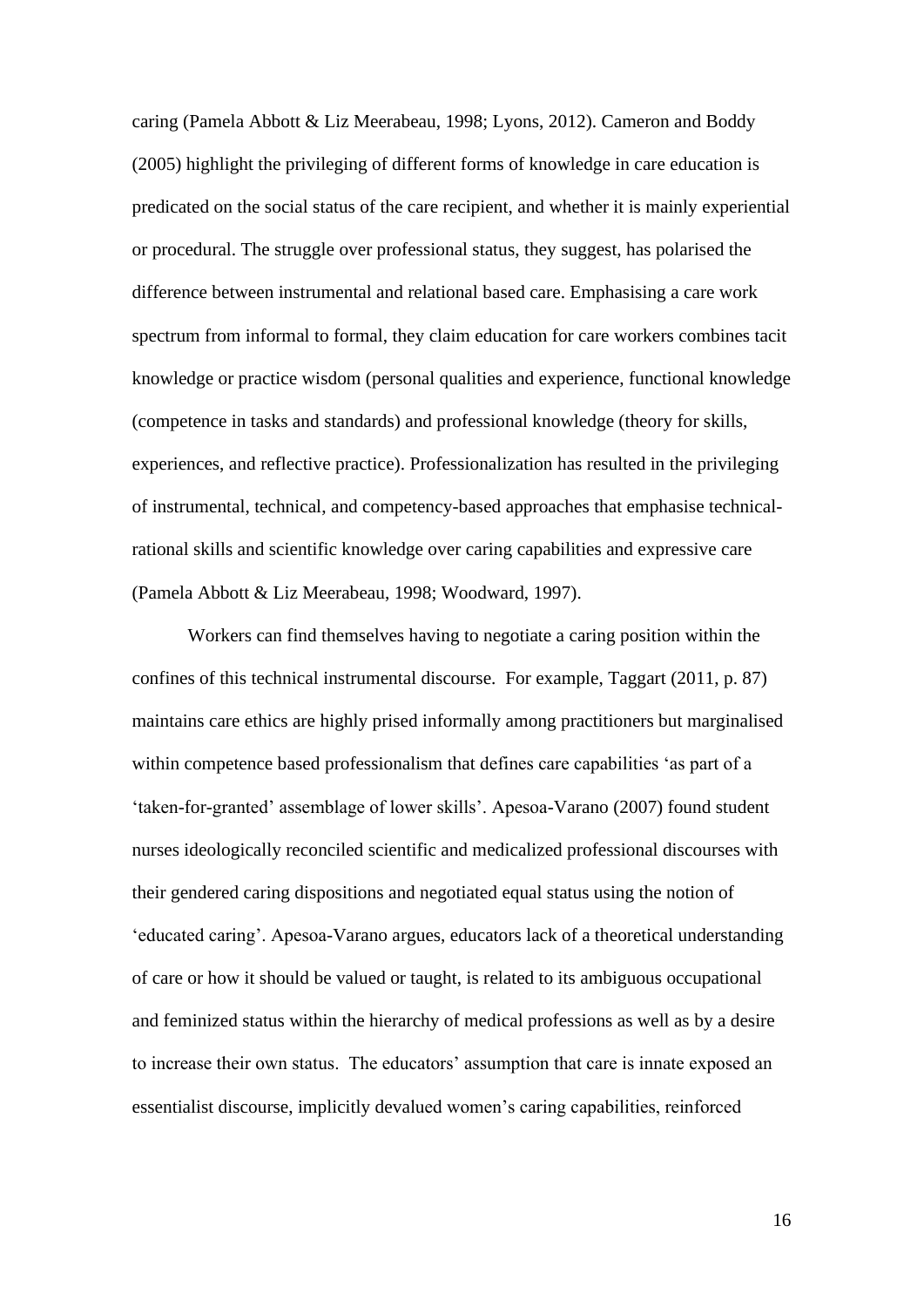patriarchal stereotypes, and failed to provide nurses with the conceptual skills to appreciate and challenge their gendered status.

## **Reappraising Emotion in Professional Caring**

Emotional nurturing care has a fundamental yet ambivalent value, role, and status in professional practice. Professionalisation and managerialist practices are marginalizing emotional relationships and an ethic of care within bureaucratic processes of governance. Workers are expected to use emotional labour, yet its complexity, tensions, and contradictions in terms of providing authentic care and love within the context of maintaining professional boundaries is poorly recognised. The naturalization of gendered emotional capital hides its value and subordinates it within professional hierarchies. Such misrecognition reproduces class-based and gendered inequalities as workers navigate and negotiate the performance of nurture and professionalism.

The importance of reappraising emotion in care work is clear though not unproblematic. Critical accounts of emotional care must consider how to value both relational care and social justice, how to support the role of emotional labour, and how to raise the status of emotional nurture without reproducing or reinforcing inequalities.

#### *(i) Valuing Emotional Care and Social Justice*

A critical reappraisal of emotion in professional caring needs to explore how a relational ethic of caring should complement, integrate with, or alter an ethic of justice (Hay, 2017). Collins (2007), for example, claims care ethics represent an incomplete model of care, but appraises it for sensitising and humanising caring dominated by neoliberalism, bureaucracy, proceduralism and managerialism. Barnes and Brannelly (2008) promote an ethic of care in practice on the grounds that these moral principles are required to ensure that people are helped and that there rights are respected. They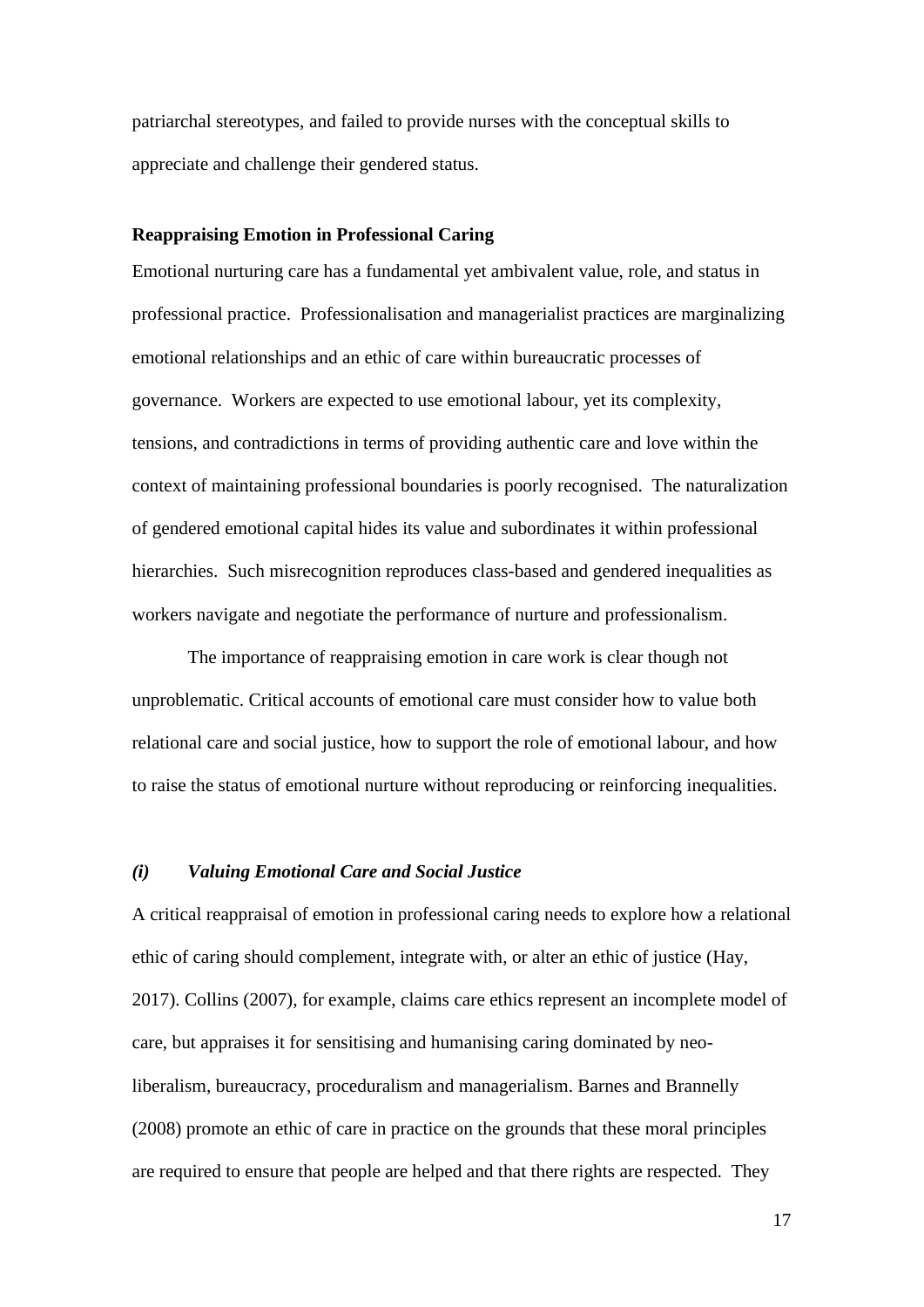maintain a care ethic provides a 'relational approach' to social justice rather than an individual rights approach, which prefaces understanding the perspective of the care recipient in arriving at solutions to complex care problems, rather than solely relying on universal principles. Good care and equality, they claim, cannot be assured based solely on formal principles, protocols and procedural rights, recourse to which may be interpreted as uncaring. Rather, a 'relational ethics' is crucial in facilitating equal, but not standard care, whereby the contextual needs of the recipient are established through emotional bonds attendant to vulnerability. They propose 'dialogic care', a perspective and a language for diverse professions, lay carers, and recipients, to discuss essential aspects of care irrespective of cultural, institutional, or professional contexts. Clifford (2016) reminds us that care ethics foregrounds care as a universal need and that subjective emotion is important in understanding oppression and in motivating moral actions. The individualism, for example, central to liberal justice deflects attention from structural and relational elements of oppression. Ethical caring, Clifford (2016) suggests, requires professionals to apply clinical evidence, their critical knowledge of human need and vulnerability, and social research to the specific situations and to identify and represent through critical reflexivity service users' needs through 'creative dialogue'.

These critiques are in keeping with Tronto's (1993) argument, that although a care ethic requires a theory justice, a theory of justice devoid of care is incomplete. Lynch et al (2009) have placed care at the centre of their theory of equality and professional caring would benefit from an analysis of how care and justice interface in practice.

### *(ii) Supporting the Role of Emotional Labour*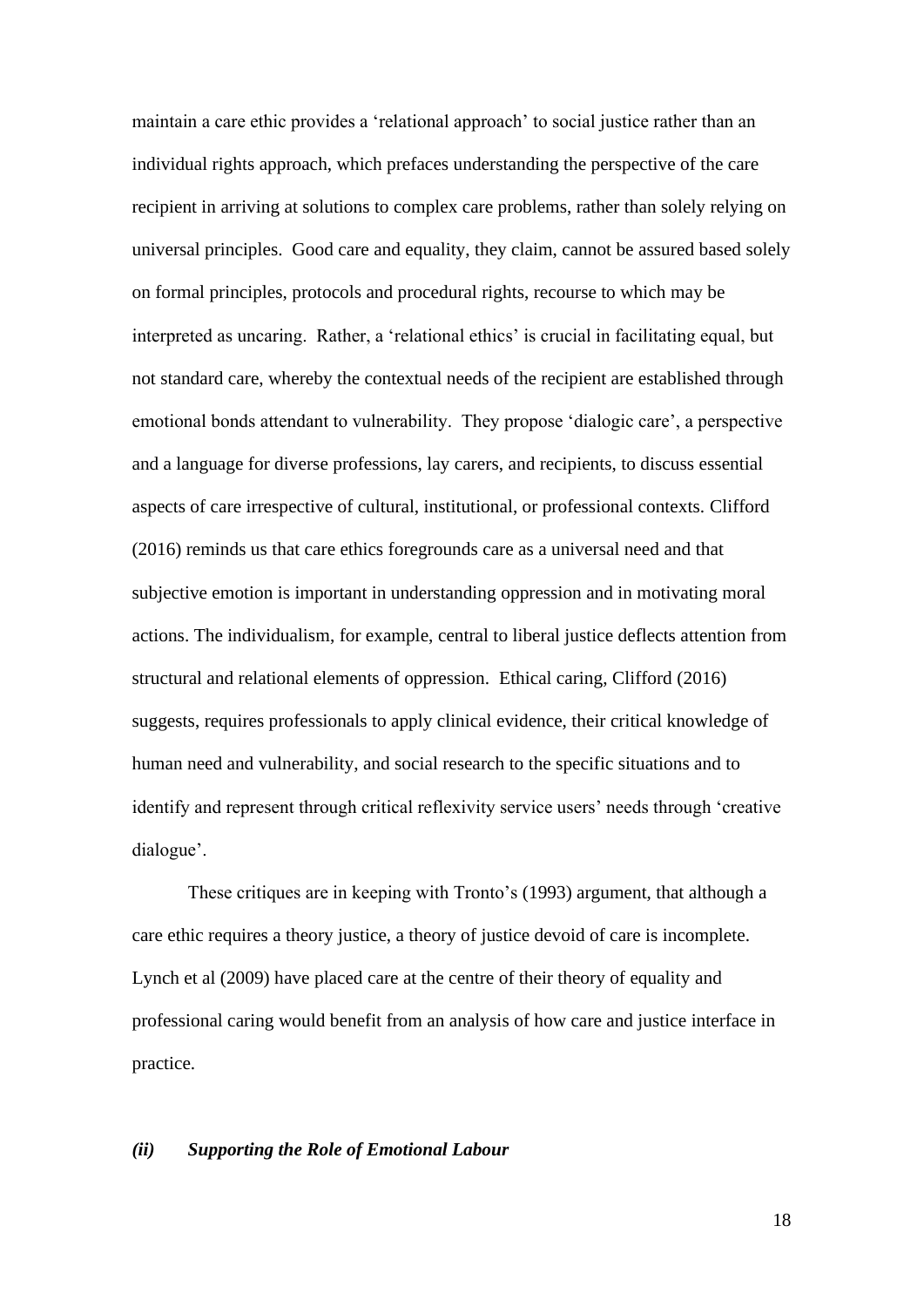A critical reappraisal of emotion in professional caring needs to redress the way emotional labour is inadequately recognised and supported. Affective services and professional education must recognise the importance of emotional labour (Grant, Kinman, & Alexander, 2014) and wide-ranging negative effects in terms of recruitment, retention and burnout (Gregor, 2010; Henderson, 2001; Leeson, 2010; Mann, 2005; Mann & Cowburn, 2005; Smith & Gray, 2001; Staden, 1998). Leeson (2010), for example, explored the emotional labour of English social workers for children in care. Notwithstanding the centrality of emotional labour in producing quality relationships, they felt poorly prepared for emotional labour and believed it undervalued by the structures and institutional practices favouring managerialism, outcomes, bureaucracy, and case management approaches. The stresses of social work involved managing risk, responsibility, time, and heavy caseloads within systems which increasingly preface paperwork and case management outcomes. Emotional labour requires reflective spaces, good supervision and support, secure working conditions and autonomy, along with personal attributes such as emotional intelligence, resilience and coping strategies to help prevent emotional exhaustion (Gregor, 2010; Stalker et al., 2007). Critically reflective supervision has the potential to manage the tension between support and surveillance (Blom et al., 2017). Supervision must have a wider role than one focussed on averting risk (Hair, 2014), creating spaces where professionals can reveal authentic feelings and counter negative emotional cultures (Mazhindu, 2003).

This points to the importance of affective services appreciating the tensions, contradictions and dilemmas for practitioners and developing practices of emotional caring. Lopez (2006), for example, proposes the concept of 'organized emotional care' both to complement the insights of emotional labour theory, and to counteract its overstating the power of organisations to direct and exploit the emotional lives of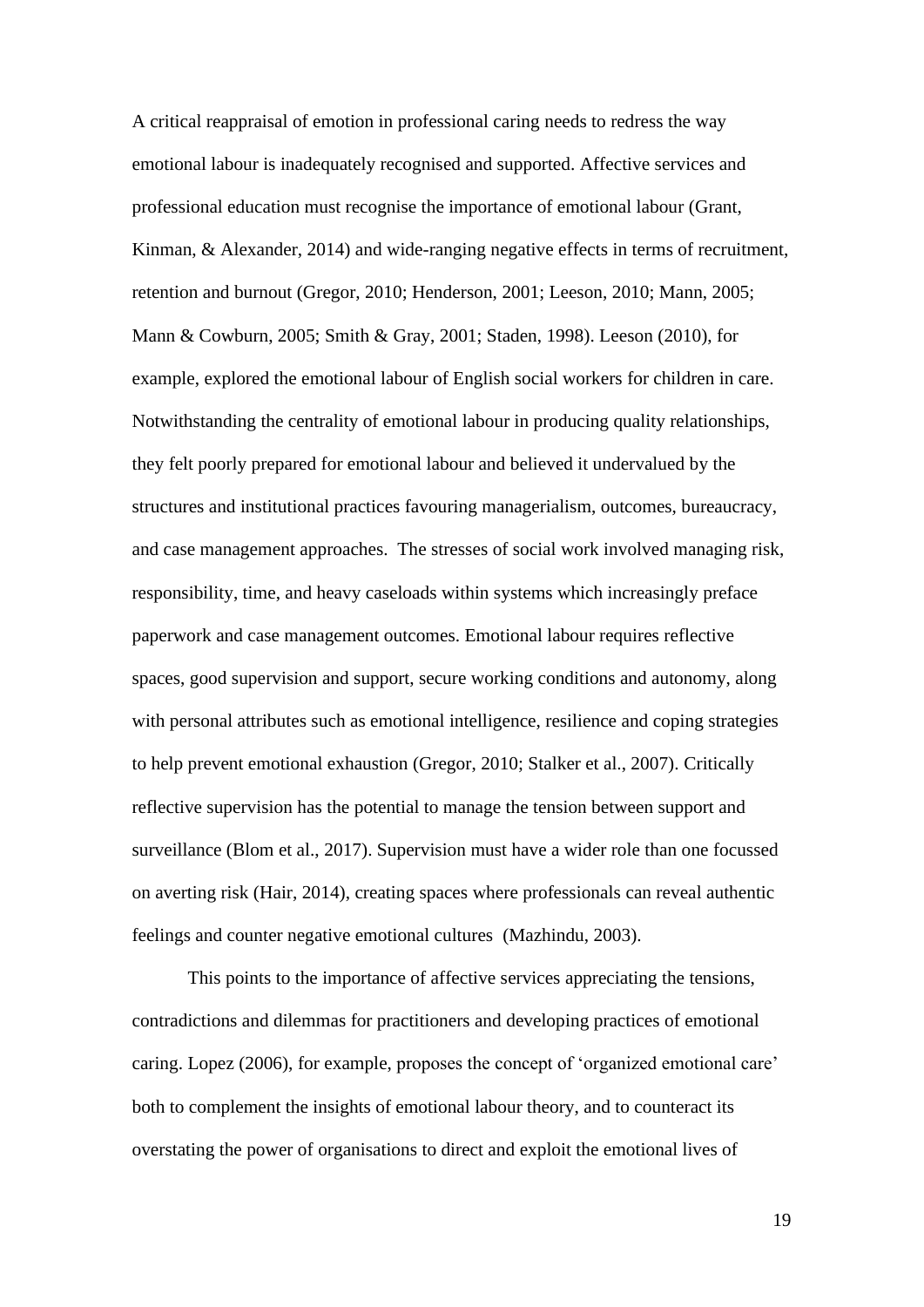workers. She contends that care spans a spectrum from institutionally coerced emotional labour (negative) to organized emotional care (positive), with the latter explaining how organisations can also support '… ongoing human relationships in which the emotional rules can be negotiated by the participants' (ibid:134). Hochschild's theory, she claims, allows little space for workers' agency and the possibility of genuine caring relationships outside of institutional control. Such a depressing worldview, she notes, contradicts the goals and aspirations of organisations providing professional caring. An 'organized emotional care' strategy supports '…emotional authenticity instead of attempting to manufacturer it' by replacing coercive regulatory mechanisms (e.g., coercive rules, procedures, record keeping) with supportive ones that 'encourage relationship building and emotional honesty' (2006, pp. 136-137).

## (iii) *Raising the Status of Emotional Nurture*

Emotional nurture needs to have a status in line with its importance yet feminised nurturing capital is devalued by professionalisation. Ironically, the drive to seek greater recognition and professional identity for caring has resulted in blurred boundaries between with healthcare and education and between formal and informal care. Boddy et al. (2006) suggest the future identity of care work is uncertain as recipients distance themselves from the symbolic association of care and dependency, and as practitioners seek higher status afforded to health and education professionals. Professionalization has devalued nurture and, as Hugman (2014) notes, dumped lower status activities on paraprofessionals such as nursing assistants.

A central contradiction, then, with which any reappraisal of emotional nurture needs to contend is the fact that it too is caught up in reproducing hierarchies. Although subordinated two technical-instrumental-rational knowledge it also claims the status of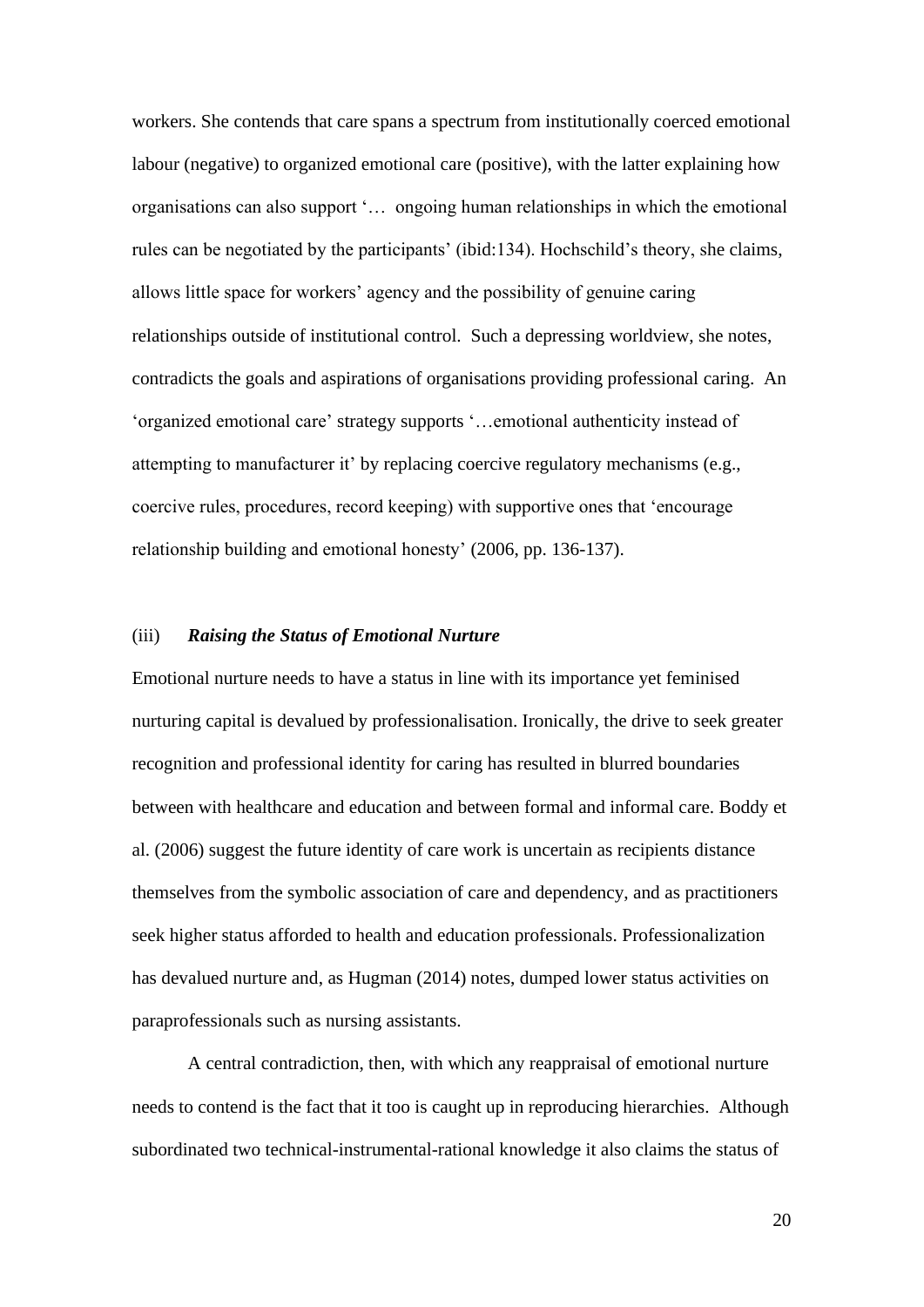emotional expertise. Hands-on, practical, and personal care such as cleaning and domestic service tends to be subordinated to technical, scientific, and medicalized knowledge (Dyer, McDowell, & Batnitzky, 2008) of which therapeutic emotional care can form part. Duffy (2005) argues the emphasis on emotional 'nurturant care' privileges the experiences of white middle class women above migrants and women of colour who are concentrated in precarious, non-relational, 'dirty', domestic forms of 'reproductive labour' such as cleaning and cooking. The project to revalue nurturing, Duffy (2005) cautions, may have the unintended consequence of further hiding and devaluing reproductive labour and engendering racialized hierarchies in care work. Abbott and Meerabeau (1998) maintain the emotional labour of professionalised female-dominated forms of caring can represent occupational closure for working class and minority ethnic women and Macdonald and Sirianni (1996) point out the hierarchies involved in emotional labour distinguish expert service workers from above 'the emotional proletariat'. Even within similar caring occupations the recognition of emotional labour can be unequal. Wharton (2009), reminds us how differently prepared care professions may be whether this be within the formal or hidden curriculum. She highlights Orzechowicz's (2008) term 'privileged emotion managers' to identify how the resources, recognition and support available such as the extensive training in strategies of emotion management are unequally available to workers. Simonova (2017), for example, suggests the low standing, pay and ambiguous professional status of Russian social workers meant they had to rely on wider emotional cultural norms and their gendered 'moral mission' in the absence of professional guidance or explicit training in emotional labour. Para-professionals often have even less autonomy and control in their work (Pamela Abbott & Liz Meerabeau, 1998). Professional education needs to engage with critical perspectives where care workers can learn the knowledge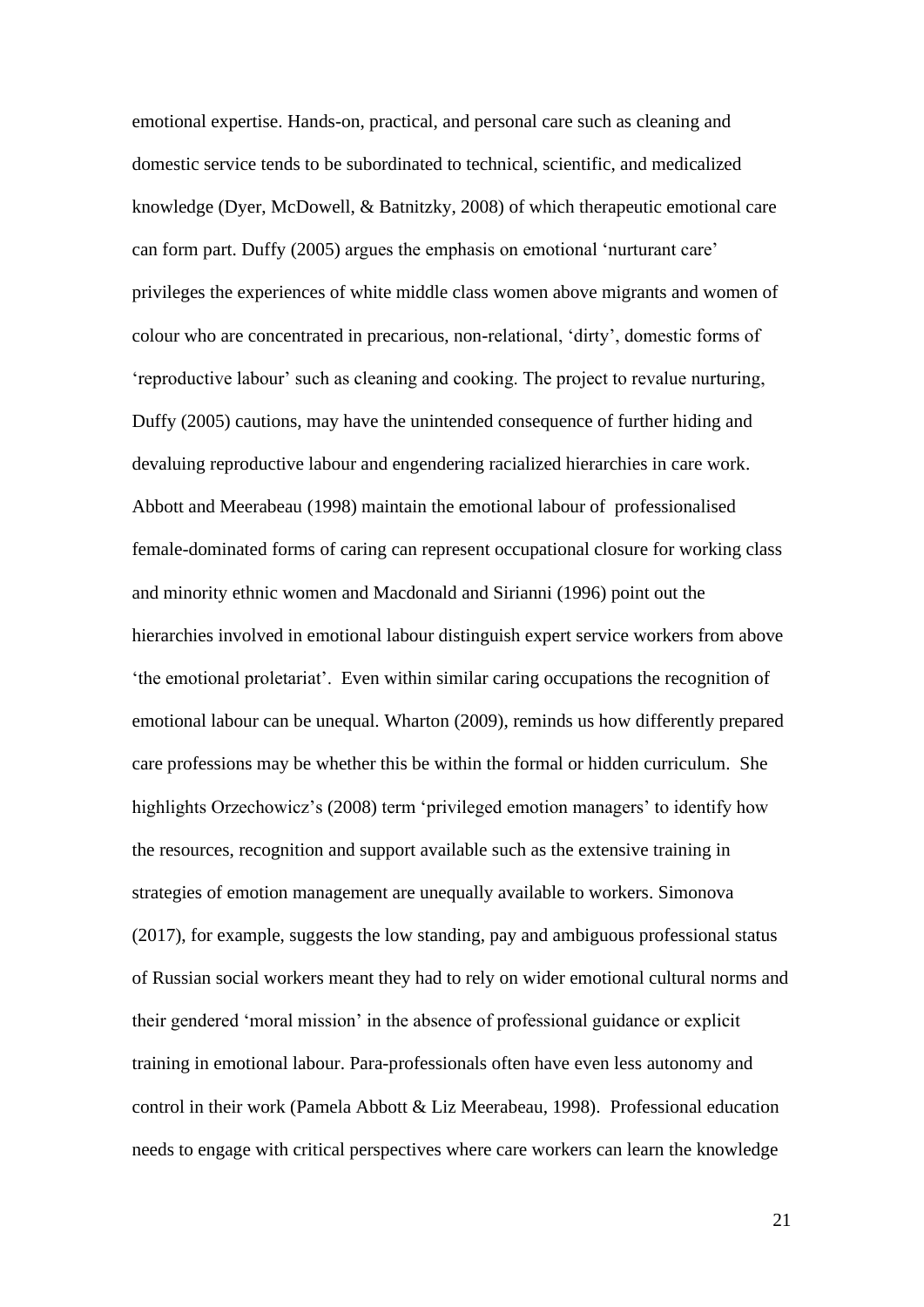and skills to resist subordinated subjectivities and challenge their precarious and

subordinate situation (Colley, 2006). Overall my argument is that professional care will

benefit from a critical engagement with the insights of care theory because it puts care

as the centre of social life and at the heart of practice.

## *References*

- Abbott, P., & Meerabeau, L. (1998). Professionals, professionalization and the caring professions. *The sociology of the caring professions, 2*.
- Abbott, P., & Meerabeau, L. (1998). *The Sociology of the Caring Professions*: UCL Press.
- Anderson, B. J., & Anderson, B. L. (2000). *Doing the Dirty Work?: The Global Politics of Domestic Labour*: Zed Books.
- Apesoa-Varano, E. C. (2007). Educated caring: The emergence of professional identity among nurses. *Qualitative Sociology, 30*(3), 249-274.
- Barnes, M. (2011). Abandoning care? A critical perspective on personalisation from an ethic of care. *Ethics and Social Welfare, 5*(2), 153-167.
- Barnes, M., & Brannelly, T. (2008). Achieving care and social justice for people with dementia. *Nursing ethics, 15*(3), 384-395.
- Bauer, G., & Österle, A. (2013). Migrant care labour: The commodification and redistribution of care and emotional work. *Social Policy and Society, 12*(3), 461- 473.
- Blom, B., Evertsson, L., & Perlinski, M. (2017). European social and caring professions in transition. *Social and caring professions in European welfare states. Policies, services and professional practices*, 1-17.
- Boddy, J., Cameron, C., & Moss, P. (2006). *Care Work: Present and Future*: Routledge.
- Bolton, S. C. (2000). Who cares? Offering emotion work as a 'gift'in the nursing labour process. *Journal of advanced nursing, 32*(3), 580-586.
- Botes, A. (2000). A comparison between the ethics of justice and the ethics of care. *Journal of Advanced Nursing, 32*(5), 1071-1075.
- Bruce, A., & Boston, P. (2008). The changing landscape of palliative care: emotional challenges for hospice palliative care professionals. *Journal of Hospice & Palliative Nursing, 10*(1), 49-55.
- Cahill, S. E. (1999). Emotional capital and professional socialization: The case of mortuary science students (and me). *Social Psychology Quarterly*, 101-116.
- Cameron, C., & Boddy, J. (2005). Knowledge and education for care workers: what do they need to know? In *Care Work* (pp. 60-80): Routledge.
- Campbell, T. (2015). Voicing Unease: Care Ethics in the Professionalization of Social Care. *The New Bioethics, 21*(1), 33-45. doi:10.1179/2050287715Z.00000000065
- Cantillon, S., & Lynch, K. (2017). Affective equality: Love matters. *Hypatia, 32*(1), 169- 186.
- Cho, Y. J., & Song, H. J. (2017). Determinants of turnover intention of social workers: Effects of emotional labor and organizational trust. *Public Personnel Management, 46*(1), 41-65.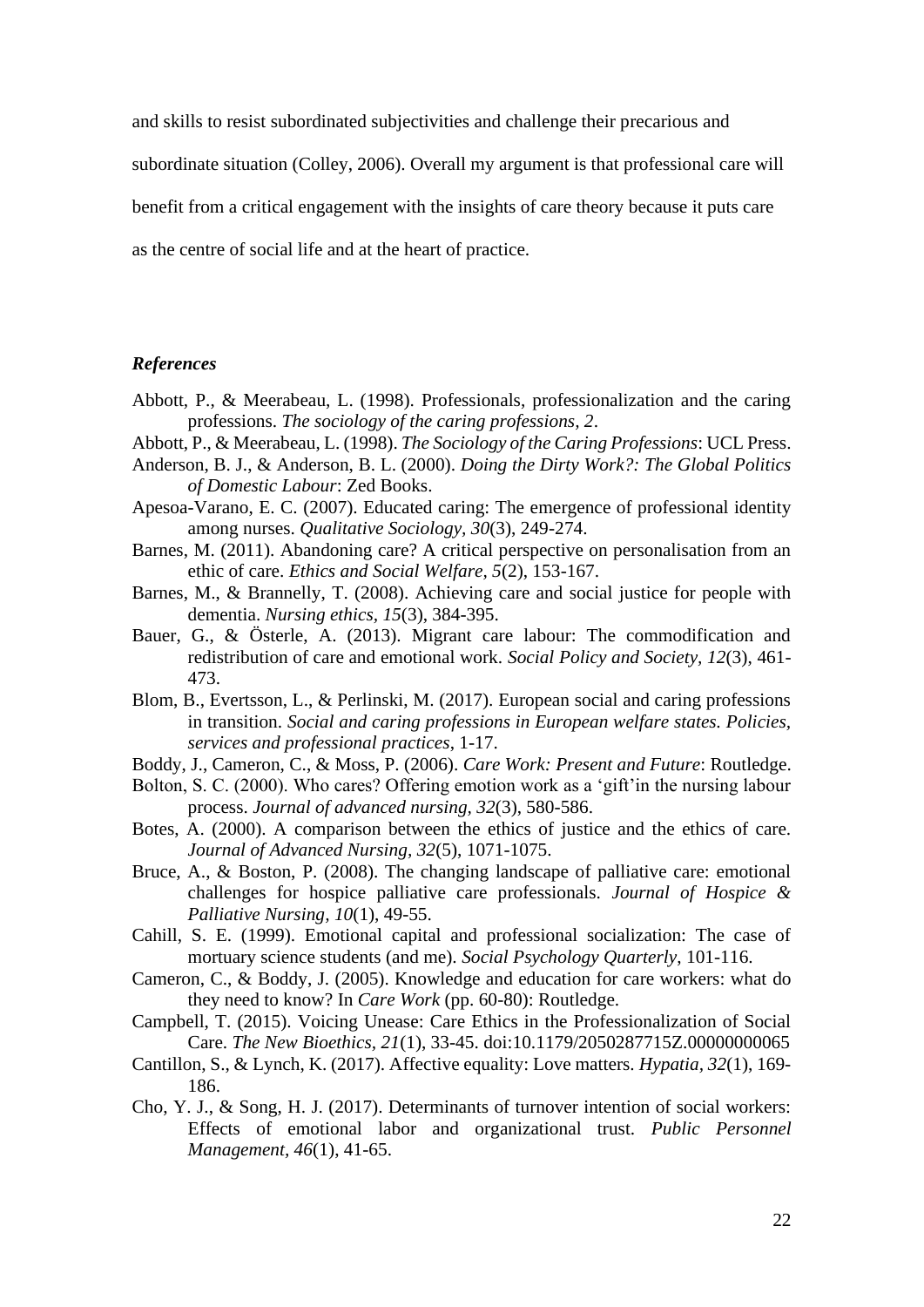- Clifford, D. (2016). Oppression and professional ethics. *Ethics and Social Welfare, 10*(1), 4-18.
- Colley, H. (2006). Learning to labour with feeling: Class, gender and emotion in childcare education and training. *Contemporary Issues in Early Childhood, 7*(1), 15-29.
- Collins, S. (2007). Statutory social workers: Stress, job satisfaction, coping, social support and individual differences. *British Journal of Social Work, 38*(6), 1173- 1193.
- Craib, I. (1998). *Experiencing Identity*. London: Sage Publications.
- Duffy, M. (2005). Reproducing labor inequalities: Challenges for feminists conceptualizing care at the intersections of gender, race, and class. *Gender & Society, 19*(1), 66-82.
- Dyer, S., McDowell, L., & Batnitzky, A. (2008). Emotional labour/body work: The caring labours of migrants in the UK's National Health Service. *Geoforum, 39*(6), 2030- 2038.
- Fabianowska, J., & Hanlon, N. (2014). Emotional Labour in Harm-Reduction Practice in Ireland: An exploratory study. *Irish Journal of Applied Social Studies, 13*(1), Article 5.
- Finch, J., & Groves, D. (Eds.). (1983). *A Labour of Love: Women, Work and Caring*. London: Routledge and Kegan Paul.
- Folbre, N., & Nelson, J. A. (2000). For Love or Money -- Or Both? *The Journal of Economic Perspectives, 14*(4), 123-140.
- García, A. (2014). Emotional Work and Care as Relationship: Some Particularities and Consequences. In *Care Professions and Globalization* (pp. 117-130): Springer.
- Gorman, H. (2000). Winning hearts and minds?-Emotional labour and learning for care management work. *Journal of Social Work Practice, 14*(2), 149-158.
- Graham, H. (1983). Caring: a labour of love. In J. Finch & D. Groves (Eds.), *A Labour of Love: Women, Work and Caring*. London: Routledge and Kegan Paul.
- Grant, L., Kinman, G., & Alexander, K. (2014). What's all this talk about emotion? Developing emotional intelligence in social work students. *Social Work Education, 33*(7), 874-889.
- Gray, B. (2002). Emotional labour and befriending in family support and child protection in Tower Hamlets. *Child & Family Social Work, 7*(1), 13-22.
- Gregor, C. (2010). Unconscious aspects of statutory mental health social work: emotional labour and the approved mental health professional. *Journal of Social Work Practice, 24*(4), 429-443.
- Hair, H. J. (2014). Power relations in supervision: Preferred practices according to social workers. *Families in Society, 95*(2), 107-114.
- Hanlon, N. (2012). *Masculinities, Care and Equality: Identity and Nurture in Men's Lives*. Houndsmills: Palgrave Macmillan.
- Hay, J. (2017). Care and justice: Two sides of the same coin of a critical care ethics in social work. In *Critical Ethics of Care in Social Work* (pp. 49-59): Routledge.
- Henderson, A. (2001). Emotional labor and nursing: an under-appreciated aspect of caring work. *Nursing inquiry, 8*(2), 130-138.
- Hennessey, R. (2011). *Relationship Skills in Social Work*: SAGE Publications.
- Hochschild, A. (1983 [2003]). *The Managed Heart: commercialization of human feeling, Twentieth Anniversary Edition with a new afterword*. Berkeley: University of California Press.
- Holland, S. (2010). Looked after children and the ethic of care. *British Journal of Social Work, 40*(6), 1664-1680.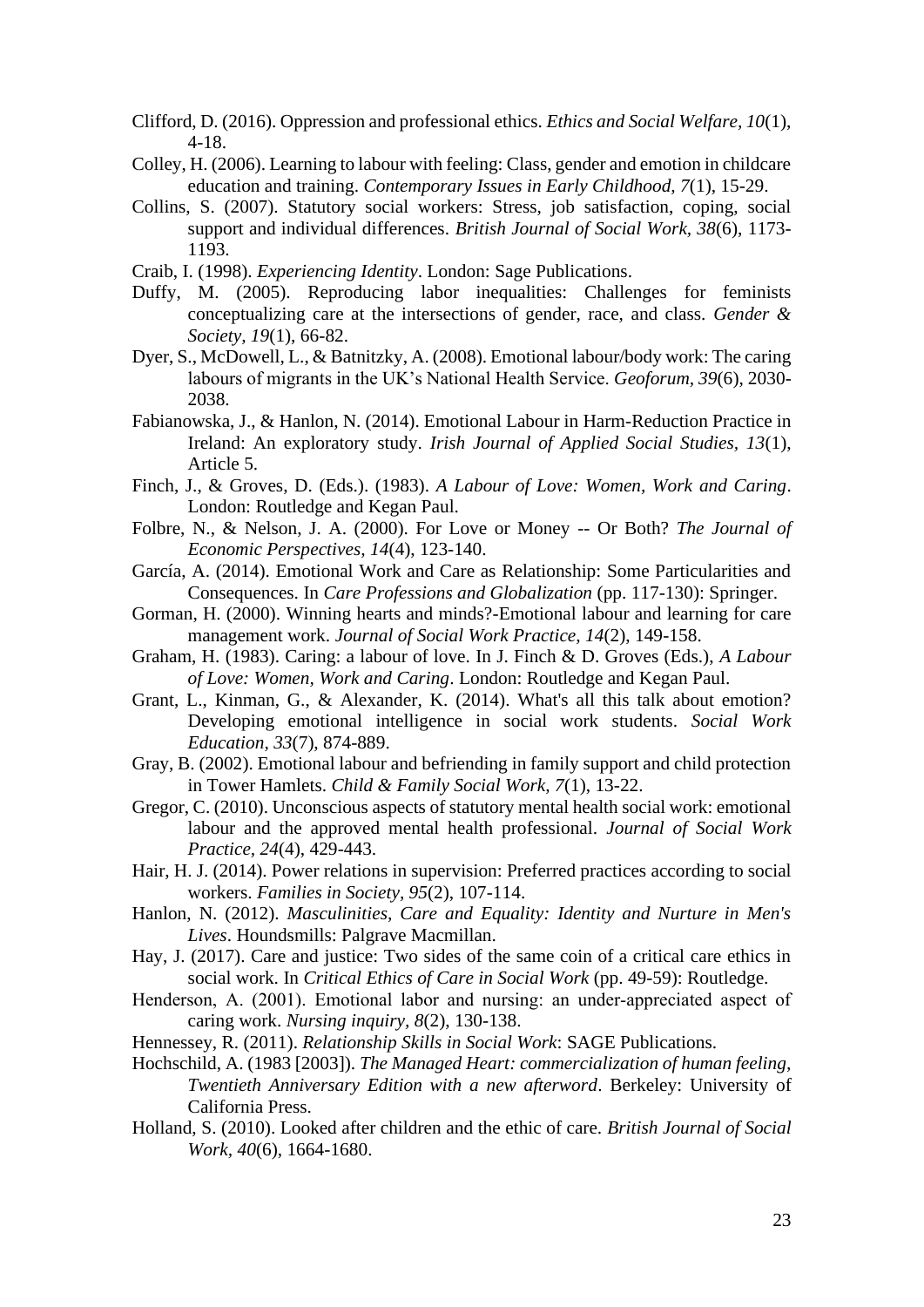- Hugman, R. (2014). Professionalizing care—A necessary irony? Some implications of the "ethics of care" for the caring professions and informal caring. In *Care professions and globalization* (pp. 173-193): Springer.
- Huppatz, K. (2009). Reworking bourdieu'sCapital': Feminine and female capitals in the field of paid caring work. *Sociology, 43*(1), 45-66.
- Isenbarger, L., & Zembylas, M. (2006). The emotional labour of caring in teaching. *Teaching and Teacher Education, 22*(1), 120-134. doi[:https://doi.org/10.1016/j.tate.2005.07.002](https://doi.org/10.1016/j.tate.2005.07.002)
- James, N. (1992). Care = organisation + physical labour + emotional labour. *Sociology of Health and Illness, 14*(4), 488-509.
- Kanasz, T., & Zieliñska, I. (2017). Emotional Labour of the Polish Social Workers: The Study in Sociology of Emotions. *Polish Sociological Review*(199).
- Karner, T. X. (1998). Professional caring: Homecare workers as fictive kin. *Journal of Aging Studies, 12*(1), 69-82.
- Kelly, C. (2017). Care and violence through the lens of personal support workers. *International Journal of Care and Caring, 1*(1), 97-113.
- Kline, R., & Preston-Shoot, M. (2012). *Professional Accountability in Social Care and Health: Challenging unacceptable practice and its management*: SAGE Publications.
- Leece, J. (2004). Money talks, but what does it say? Direct payments and the commodification of care. *Practice, 16*(3), 211-221.
- Leeson, C. (2010). The emotional labour of caring about looked‐after children. *Child & Family Social Work, 15*(4), 483-491.
- Leira, A., & Saraceno, C. (2002). Care: actors, relationships and contexts. *Contested concepts in gender and social politics*, 55-83.
- Lopez, S. H. (2006). Emotional labor and organized emotional care: Conceptualizing nursing home care work. *Work and Occupations, 33*(2), 133-160.
- Lynch, K. (2007). Love Labour as a distinct and non-commodifiable form of Care Labour. *Sociological Review, 55*(3), 550-570.
- Lynch, K., Baker, J., Walsh, J., & Lyons, M. (Eds.). (2009). *Affective Equality: Who Cares? Love, Care and Injustice*. London: Palgrave Macmillan.
- Lynch, K., & Walsh, J. (2009). Love, care and solidarity: What is and is not commodifiable. In *Affective Equality* (pp. 35-53): Springer.
- Lyons, M. (2012). The professionalization of children's services in Australia. *Journal of Sociology, 48*(2), 115-131.
- Macdonald, C. L., & Sirianni, C. (1996). *Working in the Service Society*: Temple University Press.
- Mann, S. (2005). A health-care model of emotional labour: an evaluation of the literature and development of a model. *Journal of health organization and management, 19*(4/5), 304-317.
- Mann, S., & Cowburn, J. (2005). Emotional labour and stress within mental health nursing. *Journal of psychiatric and mental health nursing, 12*(2), 154-162.
- Mazhindu, D. M. (2003). Ideal nurses: the social construction of emotional labour. *European Journal of Psychotherapy & Counselling, 6*(3), 243-262.
- McClure, R., & Murphy, C. (2007). Contesting the dominance of emotional labour in professional nursing. *Journal of health organization and management, 21*(2), 101-120.
- McLaughlin, H. J. (1991). Reconciling care and control: Authority in classroom relationships. *Journal of teacher education, 42*(3), 182-195.